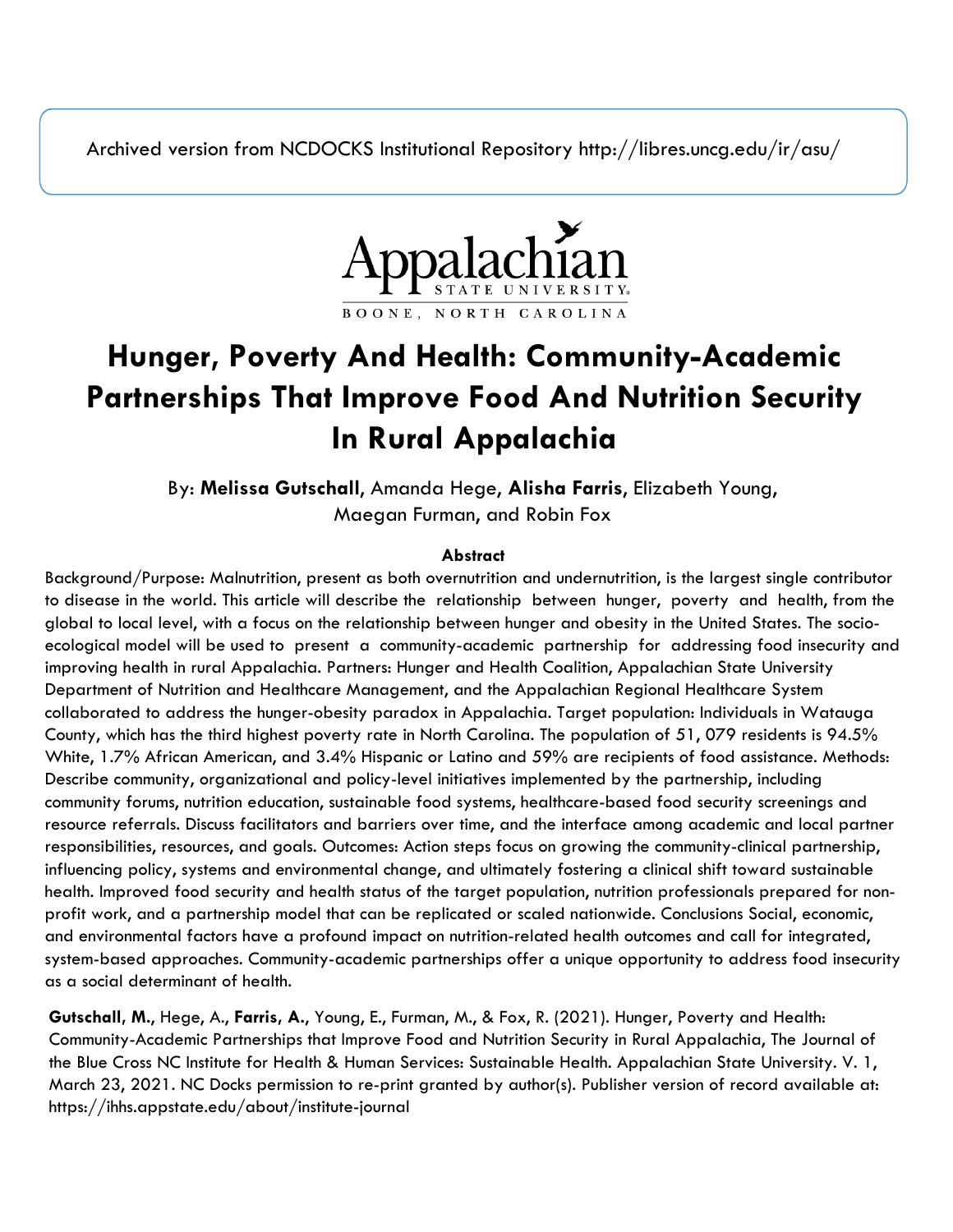# **Hunger, Poverty and Health: Community-Academic Partnerships that Improve Food and Nutrition Security in Rural Appalachia**

*Melissa Gutschall, Amanda Hege, Alisha Farris, Elizabeth Young, Maegan Furman, and Robin Fox*

**Background/Purpose** Malnutrition, present as both overnutrition and undernutrition, is the largest single contributor to disease in the world. This article will describe the relationship between hunger, poverty and health, from the global to local level, with a focus on the relationship between hunger and obesity in the United States. The socio-ecological model will be used to present a community-academic partnership for addressing food insecurity and improving health in rural Appalachia.

**Partners** Hunger and Health Coalition, Appalachian State University Department of Nutrition and Healthcare Management, and the Appalachian Regional Healthcare System collaborated to address the hunger-obesity paradox in Appalachia.

**Target population** Individuals in Watauga County, which has the third highest poverty rate in North Carolina. The population of 51, 079 residents is 94.5% White, 1.7% African American, and 3.4% Hispanic or Latino and 59% are recipients of food assistance.

**Methods** Describe community, organizational and policy-level initiatives implemented by the partnership, including community forums, nutrition education, sustainable food systems, healthcare-based food security screenings and resource referrals. Discuss facilitators and barriers over time, and the interface among academic and local partner responsibilities, resources, and goals.

**Outcomes** Action steps focus on growing the community-clinical partnership, infuencing policy, systems and environmental change, and ultimately fostering a clinical shift toward sustainable health. Improved food security and health status of the target population, nutrition professionals prepared for non-proft work, and a partnership model that can be replicated or scaled nationwide.

**Conclusions** Social, economic, and environmental factors have a profound impact on nutrition-related health outcomes and call for integrated, system-based approaches. Community-academic partnerships offer a unique opportunity to address food insecurity as a social determinant of health.

# **Introduction**

**H**unger is on the rise, afecting the health and development of millions of individuals across the globe. Malnutrition, the lack of proper nutrients to meet daily needs, is the single largest contributor to disease in the world. Present as both overnutrition and undernutrition, "malnutrition in all forms" is a global problem with consequences including chronic disease, early mortality, reduced child development, and lack of economic productivity.<sup>1</sup>

Undernutrition results from insufficient intake of energy and nutrients to meet an individual's needs. Beyond adequate calorie intake, micronutrient availability is a critical component of proper nutrition. Inadequate micronutrient intake of mothers and infants has long-term impacts on the growth and development of the child, which most specifically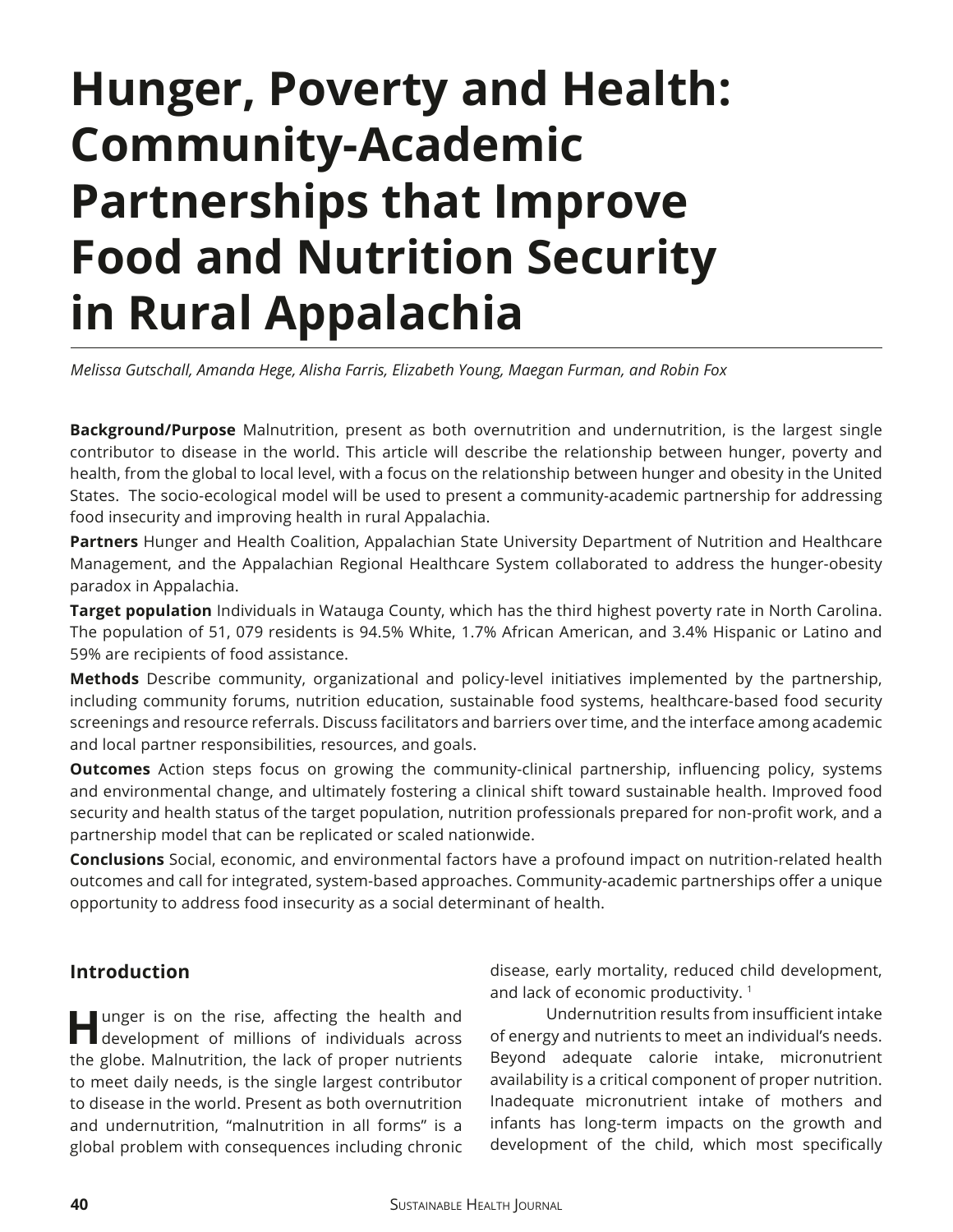occurs during the child's frst 1,000 days from conception to their second birthday. 2 Overnutrition, due to an overconsumption of certain nutrients such as proteins, carbohydrates, and fat, contributes to the development of chronic diseases including obesity, heart disease, diabetes, stroke, and certain types of cancer. It is possible to be overweight or obese from excessive calorie consumption but still not get enough vitamins and minerals to promote health.<sup>3</sup>

 Overnutrition disproportionately impacts low-resource individuals and families living in developed nations.<sup>4</sup> In the United States (U.S.), many Americans struggle to put healthful food on the table. According to Feeding America, the largest antihunger agency in the U.S., approximately 41 million Americans and 1 in 5 U.S. children experience food insecurity – the lack of consistent access to enough food for an active, healthy life – putting them at a greater risk of various forms of malnutrition and poor health.<sup>5</sup>

Preventing malnutrition in all forms is achievable through ensuring everyone has access to safe and healthful food, recognized as a high intake of fruits and vegetables.<sup>6</sup> Many in the international community believe that eradicating malnutrition and hunger is possible within the next generation.<sup>7</sup> The second Sustainable Development Goal set forth by the United Nations identifes that the right to proper nutrition is a fundamental right under international law.8 This Sustainable Development Goal to "End hunger, achieve food security and improved nutrition and promote sustainable agriculture" pinpoints the inter-relationship between agriculture, poverty, food security, and health. This section will focus on how this inter-relationship, incorporating the four pillars of food availability, access, utilization, and stability, can be used in assessing and developing strategies that accelerate progress toward optimal health.

# **Measuring Food Security Status in the United States**

The US Food Security Survey Module developed by the USDA Economic Research Service (ERS) utilizes a tiered approach to measure food security status of American households.<sup>9</sup> Food secure households are shown to have no or minimal anxiety about accessing adequate food and no changes to the quality, variety, or quantity of food utilized. Low food secure/ food insecure households have reduced quality, variety, and desirability of diets; but the quantity of food intake and normal eating patterns are not substantially disrupted. Households experiencing very low food security, also known as hunger, are shown to have disrupted eating patterns and a severe decline in both the quality and quantity of food intake at multiple points throughout the year.

Food security status is determined by a household's economic ability to afford food. The US Food Security Survey asks if, in the last 12-months, the household cut the size of meals, skipped meals, ate less than they should, or went hungry because there was not enough money for food [9]. The risk for food insecurity increases when money to buy food is limited or not available, and the most prevalent risk factor for food insecurity is poverty.10

#### *Hunger-Obesity Paradox*

An integral component of the multi-dimensional nature of food security is its implications on nutritional status. Food insecurity can lead to malnutrition and poor health due to decreased eating of healthful foods. All too often, overnutrition (overweight or obesity) and hunger exist within the same household, commonly referred to as the hunger-obesity paradox.11

Causes associated with the hunger-obesity paradox are the result of households that are lowresource facing unique challenges to adopting and maintaining healthful behaviors. For example, households with limited fnances are forced to make trade-ofs between food and other basic necessities such as housing, utilities, medicine, and transportation. Postponing medical care, cost-related medication underuse, and forgoing foods needed for special medical diets (i.e. diabetic diets) are common coping strategies that lead to poor health. Energydense, convenience foods that are flled with added sugars, fats, and refned grains are more popular with lower resource households due to lower cost. Food insecure households reportedly choose cheaper food, even though they know they are not the healthiest.12

In addition to the decrease in the accessibility of affordable healthful foods, low-resource communities have a higher density of fast-food restaurants<sup>13</sup>, which predominantly offer a variety of energy-dense, nutrient-poor foods at relatively low prices. Research shows a diet rich in these foods is associated with weight gain and diet-related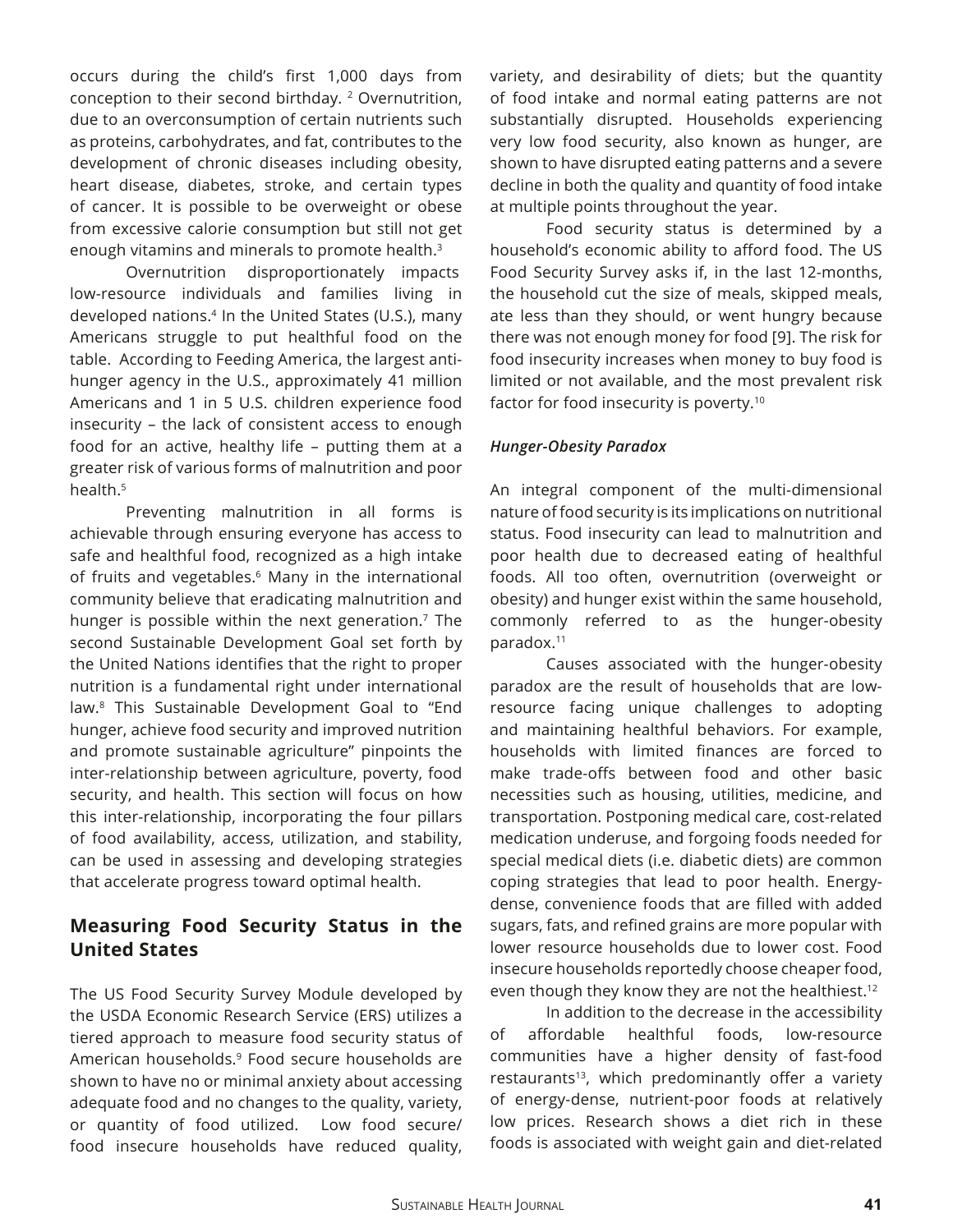diseases.14,15 The fnancial and emotional pressures of food insecurity, coupled with low wage work, limited health care, inadequate transportation, poor housing, and neighborhood violence contributes to extremely high levels of stress and poor mental health for these households. Research has linked stress and poor mental health to weight gain and obesity through stress-induced hormonal and metabolic changes.<sup>16</sup>

The rates of food insecurity are significantly higher among historically disadvantaged communities. The high incidence is largely attributed to obesogenic food environments that include surroundings, opportunities, or conditions that promote obesity of a population.17 Easy access to fast food restaurants and processed foods are common for predominantly black or Hispanic neighborhoods, where they are shown to have fewer full-service supermarkets and more fast food restaurants than their white counterparts.<sup>18</sup>

#### **Achieving Nutrition Security**

To achieve food and nutrition security, food must be (1) available, (2) accessible, (3) utilized, and (4) stable.<sup>19</sup> Defined by the World Food Programme, "Food availability is the amount of food that is present in a country or area through all forms of domestic production, imports, food stocks and food aid".20 There is sufficient agricultural capacity across the globe to feed the world's population and the United States produces enough nutrient-dense food for all Americans.

Food access includes the physical, economic, and social means of obtaining food.<sup>19</sup> Lack of physical access is illustrated by a scenario in which food is being produced, but not distributed appropriately, due to inefficiency or lack of infrastructure. Specifically, urban, peri-urban, or rural low-resource communities have limited physical access to food due to a lack market channels to access fruits and vegetables due to fewer full-service supermarkets or grocery stores.<sup>21</sup>

Mitigating food waste is another contributing factor to food access. Nearly 40% of food in the United States goes uneaten and this preventable loss has profound efects on food security, the environment, and economy.<sup>22</sup> Food waste is estimated to cost \$218 billion annually, approximately \$1,800 for a fourperson American household every year.<sup>23</sup> Recovering and repurposing pre-consumer waste from farms, restaurants, and other food distribution sites are shown to efectively reduce waste and promote healthful food access.

Understanding healthy food selection, preparation, storage, and sanitation are needed to ensure adequate utilization of food. Based on the World Food Summit, utilization includes having "safe, nutritious foods that meet dietary needs of all individuals".24 It is both the way in which the body makes use of the nutrients and the household's food safety and preparation practices. Efective interventions to promote food utilization focus on empowering individuals and households with the knowledge, skills, and confdence to shop for and prepare healthy meals.24

The consistent stability of food availability, access, and utilization "at all times" is necessary to achieve nutrition security.<sup>19</sup> Scenarios that can disrupt stability include poverty, unemployment, increased food costs, adverse changes in climate, public safety, and political conditions.

# **Food Insecurity as a Social Determinant of Health**

Factors in which individuals and communities live, work,andplayareshowntoinfuencehealthstatus,and health is determined in part by our social and physical environments.25 Social determinants of health include access to healthful food (food and nutrition security); safe and affordable housing, access to educational, economic, and job opportunities; transportation; residential segregation; language and literacy; and availability of community-based resources in support of community living and opportunities for recreation. Physical determinants of health include the natural environment including green space; weather and climate; built environment--including sidewalks, bike lanes, and roads; exposure to toxic substances; and aesthetics such as good lighting.25

The U.S. Office of Disease Prevention and Health Promotion approaches the social determinants of health with a focus on five key areas:

- Economic stability including employment opportunities, food and nutrition security, affordable housing, and poverty
- Education including early childhood education and development, enrollment in higher education, high school graduation, and language and literacy
- Social and community context including civic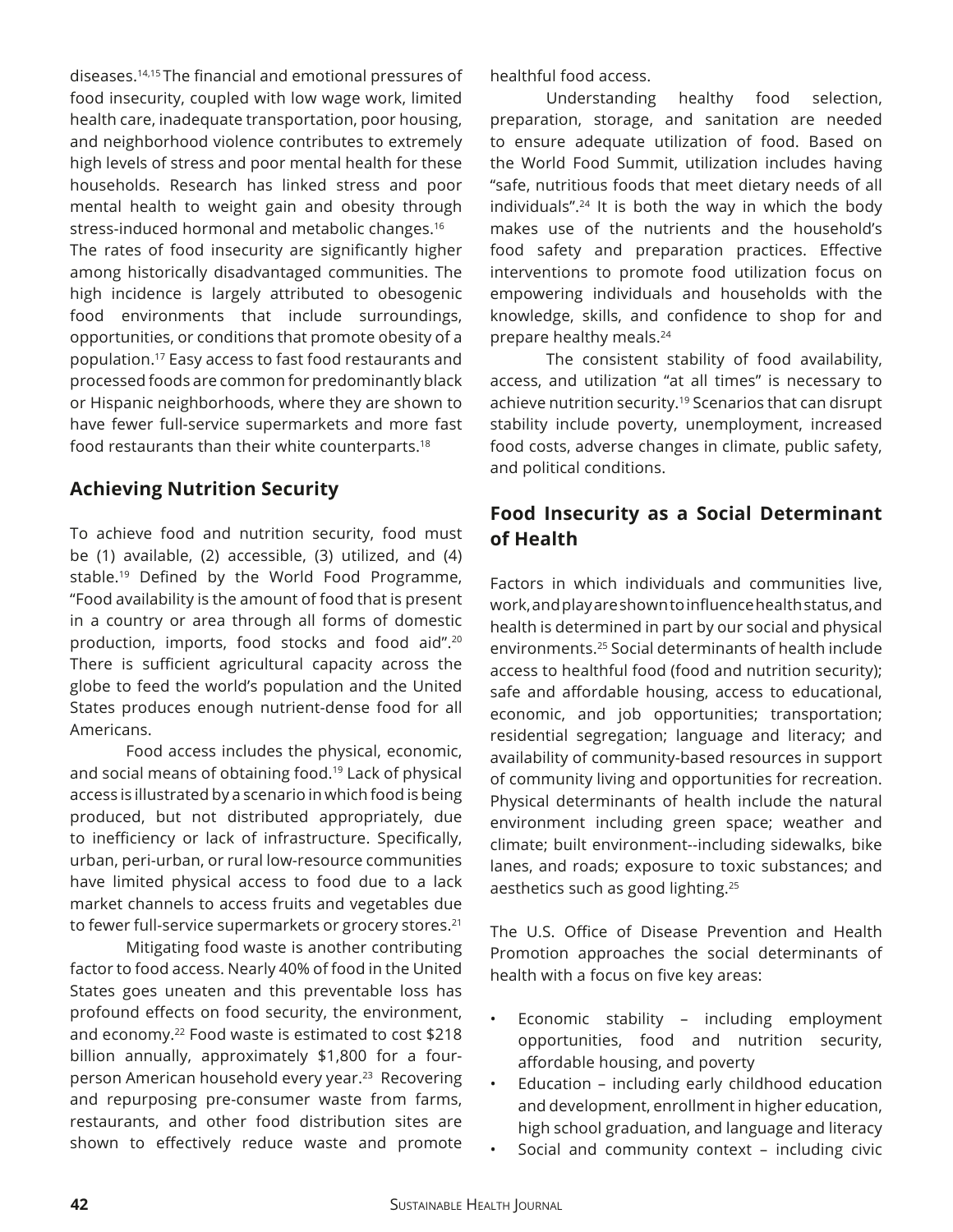participation, discrimination, incarceration, and social cohesion

- Health and health care including access to health care, access to primary care, and health literacy
- Neighborhood and built environment including access to foods that support healthy eating patterns (fruits and vegetables), crime or violence, environmental conditions and climate, and the quality of housing.25

The social-ecological model is a recognized framework for altering the five focus areas to promote

healthy individuals, communities, and environments. The three core levels within the social-ecological model include macro (national legal system), meso (organization, communities, and ethnic groups), and micro (families, relationships, and individuals). The four-part food insecurity multi-dimensional index can be applied to all levels of the social-ecological model. **Figure 1** is a reproduction of the framework that was used to address food and nutrition security in rural Appalachia.26



### **The Social-Ecological Model (left side) and Corresponding Food Insecurity Multidimensional Index (right side)**

**Figure 1.** The authors received permission to reproduce this figure. The original source of the framework shown is from Hege, AS, Oo, K., Cummings, J. (2019). Current Nutrition-related Health Issues and Challenges, In Barth, M. (2019). Public Health Nutrition (ed), Springer Publishing. .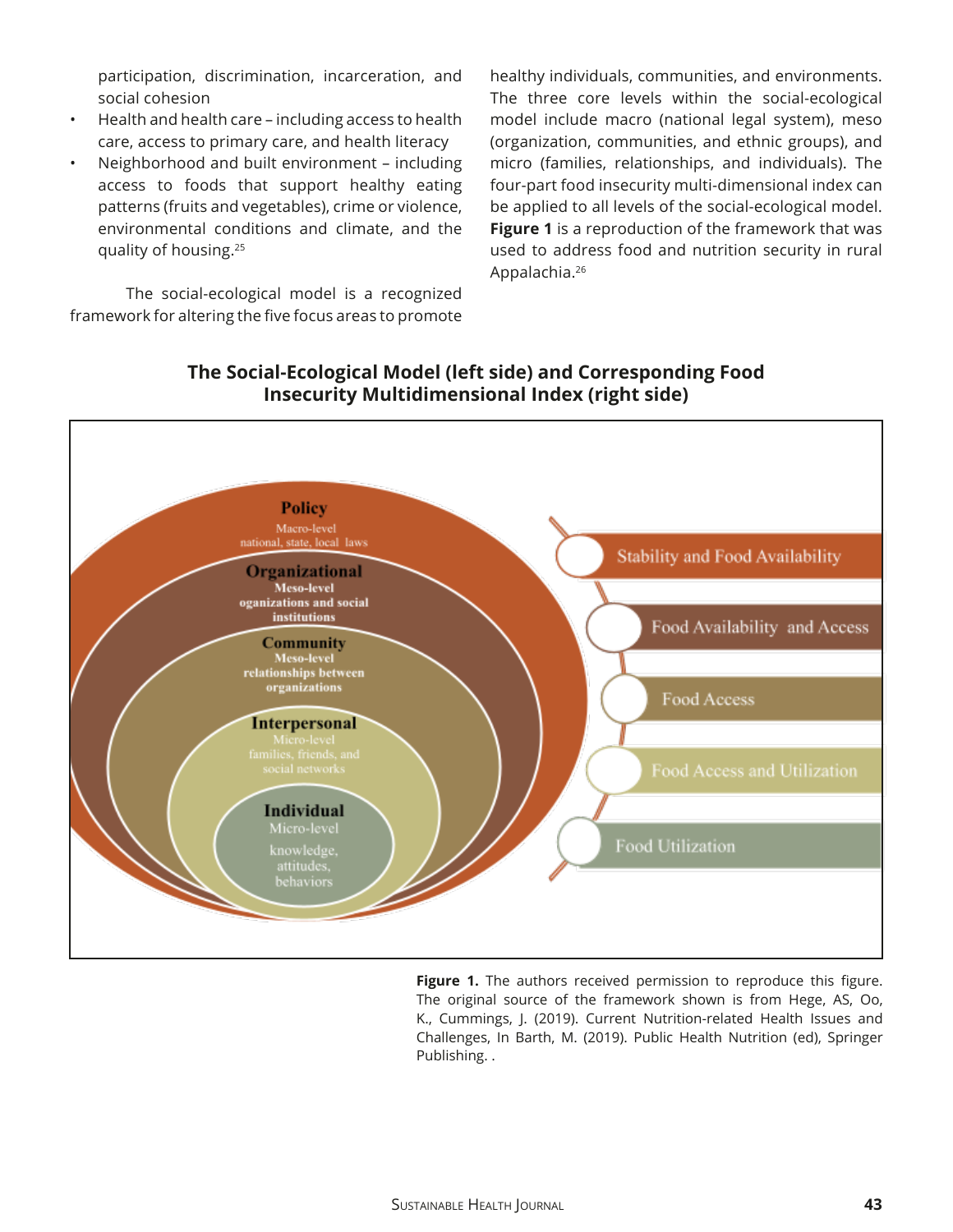#### *Connecting Policy and Food Availability*

The United States Agriculture Improvement Act (commonly known as the 'Farm Bill') is the primary agricultural and food policy tool of the federal government.27 Policies within the Farm Bill include factors that infuence the type of food available within the country by offering subsidies that artificially decrease the cost of commodities (corn, wheat, and soybeans). Some argue that sustainable, regenerative agriculture practices that support small-scale farms, diversify production to include more fruits and vegetables, and strengthen resiliency (climate variability, natural disasters, or economic shocks) will contribute to improving dietary quality and overall health.28

#### *Connecting Policy and Food Access*

The Farm Bill also includes government safety-net programs that ensure adequate access to food for low-resource populations:

- Supplemental Nutrition Assistance Program (SNAP, formerly known as food stamps) – provide temporary benefits to low-income Americans to buy groceries on an electronic benefits transfer (EBT) card that works similar to a debit card at authorized retailers
- The Emergency Food Assistance Program (TEFAP) – provides USDA commodities to families in need of short-term hunger relief through emergency food providers like Feeding America Food Banks
- Commodity Supplemental Food Program (CSFP) provides food assistance for low-income seniors through a monthly package of USDA commodities
- Child and Adult Care Food Program (CACFP) provides prepared meals and snacks to children and adults in designated child and adult care centers
- National School Lunch Program (NSLP) provides prepared lunch to qualifed children during the school year
- School Breakfast Program (SBP) provides prepared breakfast to qualified children during the school year
- Summer Food Service Program (SFSP) provides prepared meals and snacks on-site to qualifed children during the summer
- Women, Infants, and Children (WIC) a

prescriptive, non-entitlement program that supplies nutritious food for proper growth and development for pregnant and lactating women and children under the age of five

#### *The following are additional safety net programs that can be implemented during a pandemic:*

- Pandemic Electronic Benefit Transfer (P-EBT) Program – provides extra fnancial support to buy groceries for families of children who normally receive free and reduced lunch at school when schools are closed due to a pandemic
- Coronavirus Food Assistance Program (CFAP) – provides immediate fnancial assistance to farmers and ranchers impacted by COVID-19 by partnering with regional and local food distributers to purchase food from farms and distribute boxes of fruits and vegetables within the community

#### *Connecting Organizations and Food Access*

At the organizational level, Feeding America is the largest anti-hunger organization in the United States that works to ensure healthy food access for all.<sup>29</sup> The Feeding America national network includes 200 food banks and 60,000 food pantry and meal programs that provide food and services. Food Banks are nonprofit organizations that collect and distribute food to direct hunger-relief programs. They act as food storage and distribution centers for smaller frontline agencies and usually do not give food directly to individuals and families struggling with hunger. The front-line agencies include food pantries, community meal sites, soup kitchens, mobile food distributions, and shelters. A food pantry receives food from a Food Bank and functions as the arms that reach out to the community directly.<sup>29</sup>

#### *Connecting Individuals and Food Utilization*

Nutrition education programs rooted in behavior change theory and human-centered design (a process that begins with the people in order to develop solutions that are tailored to their needs) are shown to be effective in addressing household and individuallevel utilization food practices.<sup>30</sup> The USDA continues to explore programs that efectively encourage the consumption of healthy foods, such as SNAP-Ed that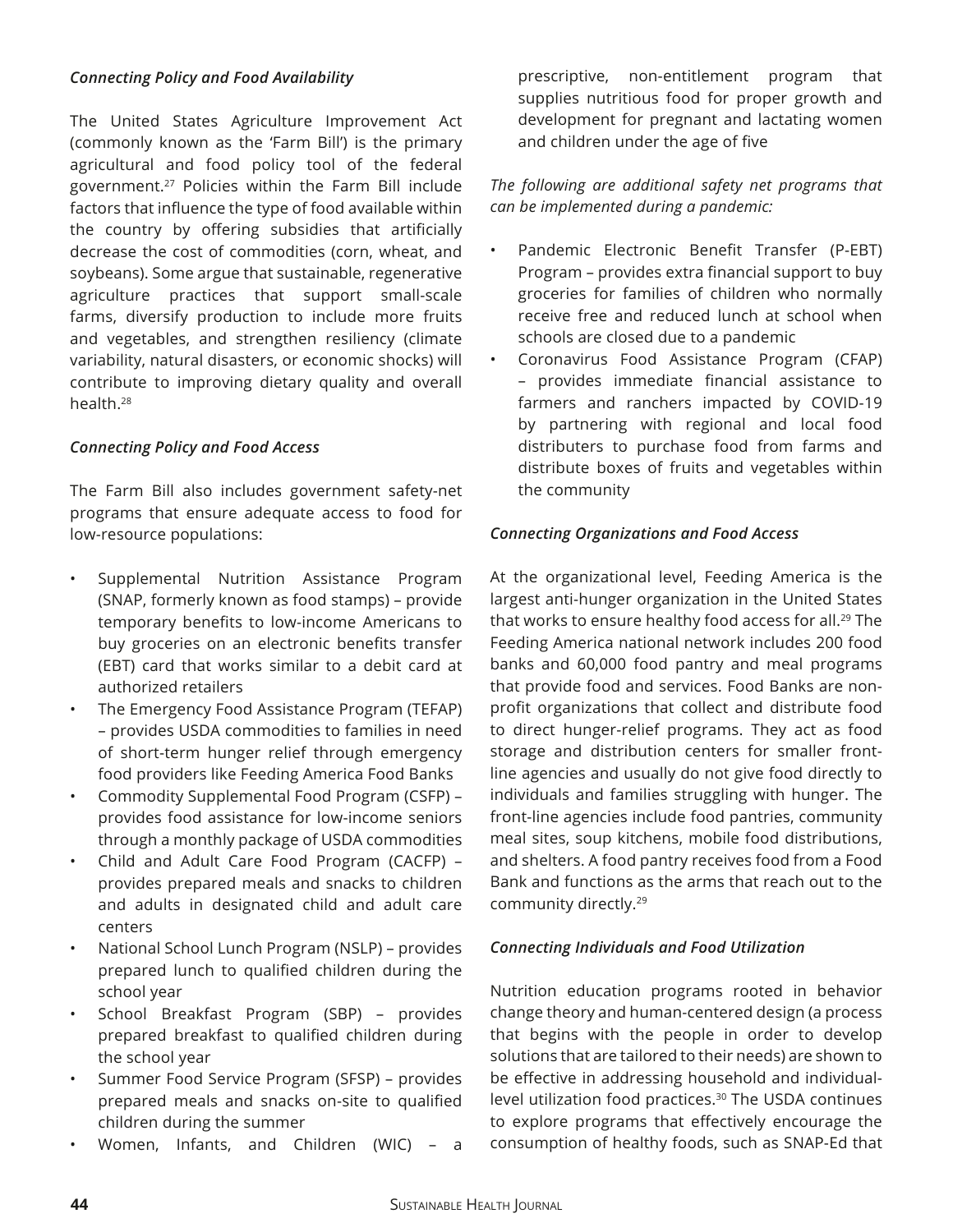offers strong nutrition education to change food behavior and improve health, specifically improving fruit and vegetable consumption for children and older adults, and providing shopping strategies and meal planning advice to help families serve more healthful meals.31

# **Applying the Framework in Appalachia: A Community-Academic Case Study**

Communities in rural Appalachia experience higher rates of diet-related health disparities compared to other southern regions.<sup>29</sup> Appalachia includes a 205,000-square-mile region that follows the spine of the Appalachian Mountains including West Virginia; the eastern counties in Ohio, Kentucky, and Tennessee; the western counties in North Carolina; and the northern counties in South Carolina, Georgia, Alabama and Mississippi. The Appalachian Region's economy, once highly dependent on mining, forestry, and coal, has been continuously declining over the past decade. Residents of rural Appalachia have limited access to health care and high rates of food insecurity.<sup>29</sup> They are also less likely to report chronic disease.32 and almost twice as likely to report their health as "poor or fair" than individuals not living in Appalachian, whether or not they have a current health condition or chronic disease.<sup>33</sup>

Despite this region's status as an agricultural community, many families still reside in areas with limited access to affordable, healthy food. $29$  A large portion of the individuals and families in this region rely heavily on emergency food providers, such as food pantries, to supply their basic food needs. Nearly 90% of food pantries in western North Carolina were found to purchase inexpensive, higher fat and unhealthy food due to cost. Yet more than half of the food assistance recipients at these same pantries listed fresh fruits and vegetables as the category of food items they most desired.<sup>34</sup>

#### *Purpose*

Comprehensive strategies focused on reducing client dependency on services and shifting how the community connects food and health are shown to effectively address health disparities.<sup>35</sup> The purpose of this section is to describe the development of a community-academic partnership focused on innovative solutions to address food access and

utilization in Appalachia. The partnership vision is to "have a deeply engaged community that has extensive resources and a culture of strength". The overall scope is to address the community's barriers to healthy food access, healthcare, and socio-cultural restrictions, in order to empower individuals, families, groups and leaders to enact policy and systems-based change.

#### *Developing a Community-Academic Partnership*

The National Institute on Minority Health and Health Disparities promotes the implementation of individual and micro-level strategies that include community-based, education approaches designed to reduce diet-related disparities in underserved populations.35 Community-based participatory research has proven to be efective for collaborations between community and academic organizations resulting in positive outcomes. As such, forming community and academic partnerships is a way to address the public health disparities in Appalachia.36 Concurrently, health-related professions, including programs with a focus on nutrition and dietetics, have a lack of professional practice sites for students limited in part by the geographic region, number of healthcare facilities, and willingness of clinical preceptors to mentor students.<sup>37</sup> The partnership described provides a creative solution to this challenge with a training opportunity that has local to global implications, including entrepreneurship and advocacy in non-profit work as a prospective career. Hands-on experience with evidence-formed solutions builds graduate student research repertoire, enhances the ability to provide culturally competent and sensitive care to a diverse population, and fosters the development of a passion for civic engagement. The fruits of all these endeavors have tremendous potential to reach the rural population on a new level of disease prevention, support innovation and selfsustainability of collaboration across the food system and empower community members.

The core partners include the following agencies based in Boone, NC:

• Hunger and Health Coalition (HHC) – established in 1982, HHC is a food pantry that addresses and alleviates the effects of poverty in Watauga County, NC. Eligibility for all services is based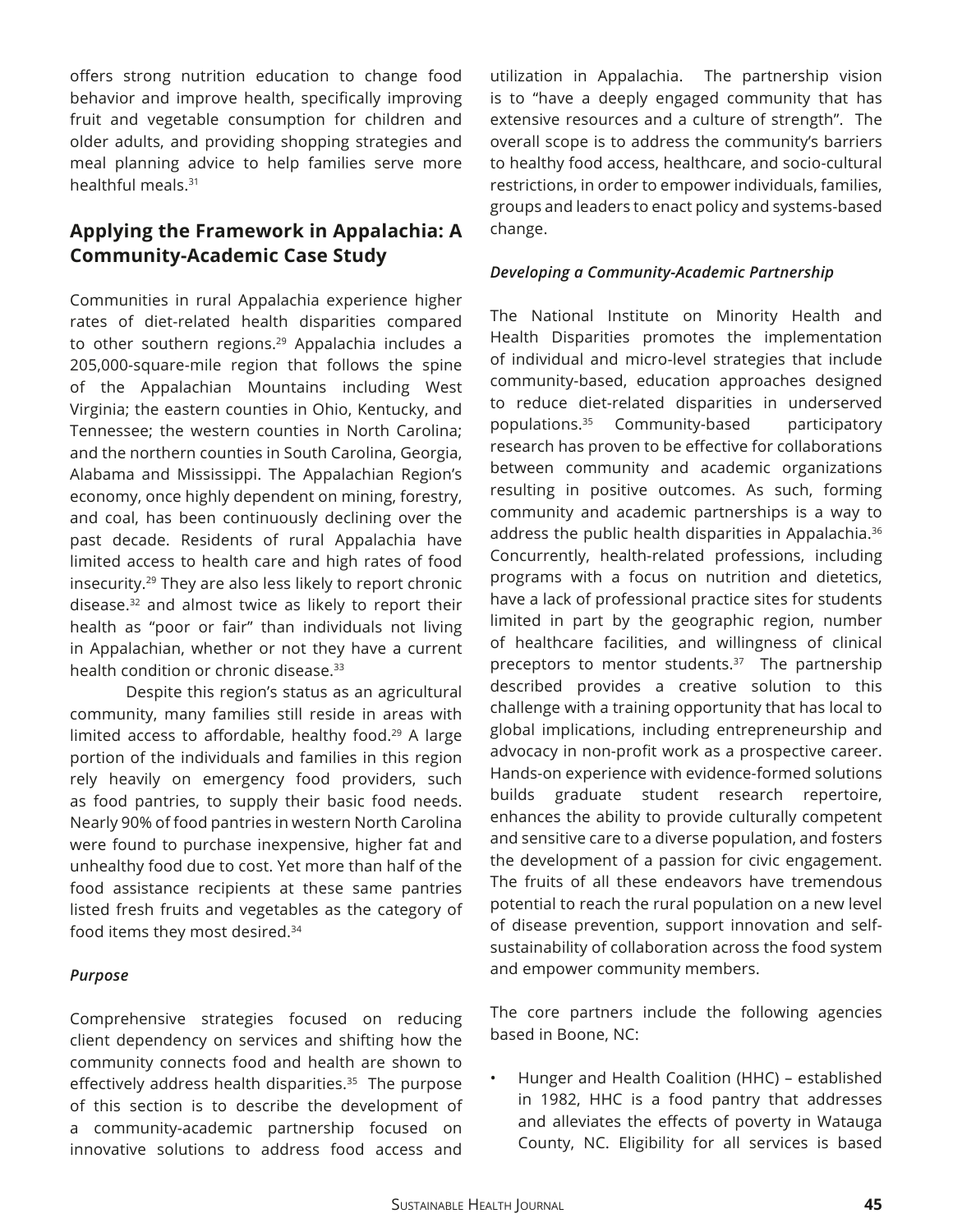on the USDA requirements for federal food assistance recipients—clients must be at or below 200% of the Federal Poverty Level. According to a 2014 study by Feeding America, 72% of Watauga County meets this criterion for assistance. Nearly 30,000 people received assistance through the their "food box pantry" program each year, a third of whom are children.

- Department of Nutrition and Health Care Management at Appalachian State University (ASU) - ASU is a mid-sized master's granting institution with more than 18,000 students, about 1700 of those being graduate students. The nutrition and health care management department is housed within the Beaver College of Health Sciences. The undergraduate and graduate programs predominantly prepare graduates for careers in food, nutrition, and dietetics with an emphasis on those aspiring to achieve the Registered Dietitian Nutritionist (RDN) credential.
- Appalachian Regional Healthcare System (ARHS) – the leader for healthcare in the High Country, committed to promoting health. The hospital system includes two hospitals that offer 117 beds at the primary hospital in addition to thirteen medical practices across the area.

HHC has long sought to make data-driven decisions regarding the needs of clients, going beyond a reliance on traditional means of assistance through things like prepared boxes of food and selected prepared meals. Thus, HHC turned to two critical partners in its search for solutions: the Department of Nutrition and Health Care Management at Appalachian State University (ASU) and the Appalachian Regional Healthcare System (AHRS). The data-driven experiences that each partner provided, based in part on feedback from clients and the community, hastened and informed a desire to combat health disparities.

Beginning in 2015, graduate students in nutrition spoke with clients at the HHC to collect information about how the clients felt services could be improved and expanded. Responses indicated an overwhelming desire for healthier food options and nutrition education services, as well as improved decision-making regarding meal planning. Nearly all clients expressed awareness that they need to make healthier food choices, both for themselves and for their families, but added that they lack the knowledge needed to improve food choices.

Simultaneously, ARHS began to track the correlation between food insecurity and in-patient hospitalizations and emergency department visits for acute and chronic disease. This trend was confrmed by registered nurses and social workers who began completing food insecurity questionnaires with their patients in conjunction with guidance from the HHC. The link between food insecurity and a general lack of awareness about which foods are appropriate for managing chronic illnesses became increasingly apparent.

As a result, HHC began partnering with ARHS in August 2017 to create a program that provides emergency food for patients screened as food insecure in an effort to develop solutions for providing healthier foods to the community's low-resource populations and to provide family-based nutrition education that creates lasting behavior changes in food preparation and consumption, impacting generations to come. The first step in accomplishing this goal was to establish a relationship with these new clients, done primarily through the provision of healthy foods during the first contact.

#### *Community Centered Health Initiative*

In 2014, BlueCross Blue Shield (BCBS) began Community Centered Health, an initiative that supports collaborations between clinical and community organizations to form a better understanding of, and act on, non-medical drivers of health outcomes. Community Centered Health is a way for BCBS to support North Carolina and develop ways to combat the root causes of health disparities while acknowledging that health is more than what occurs in a doctor's office and can stem from many outside determinants.38

Members of the partnership commit to identify any relevant information or data in relation to individual or organizational work that would support the Community Centered Health program. The partners have agreed to be advocates for the Community-Centered Health Project and will share information about the program and Community Centered Health model with their respective organizations, clients/patients, and the broader community.Committedtoinfuencingtheentiresocialecological model, the successes can be leveraged within clinical and organizational partnering agencies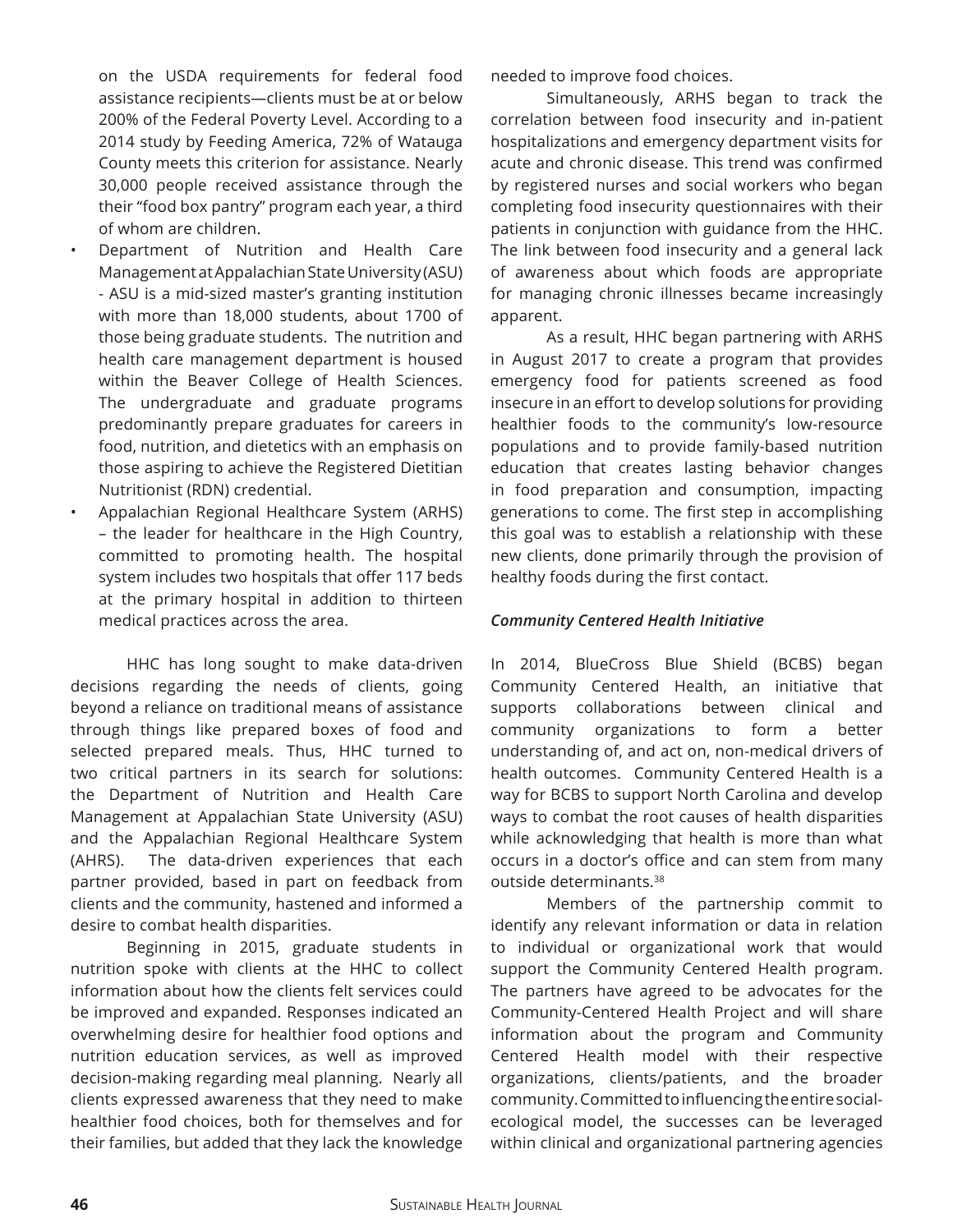in order to support policies and infuence formidable change. The commitment includes identifying and addressing inequities that have been identifed in the community by engaging and supporting community members most impacted by these inequities.

#### *Target Population*

The partnership took place in Boone, NC within Watauga County. This area has historically been a traditional Appalachian farming community. The two largest employers are Appalachian State University and Appalachian Regional Healthcare System.

 According to the 2010 Census data [39], the current population make-up of Watauga county's 51, 079 residents is 94.5% White, 1.7% African American, and 3.4% Hispanic or Latino. Watauga county holds the 3rd highest poverty rate in North Carolina, paired with a high cost of living related to an economy based on tourism and its home to a mid-sized state University. Food insecurity rates overall and among children are greater than state averages. Thirty-two percent of residents have no health insurance and 59% are food assistance recipients. The local food bank reports an upward trend to 36 new families seeking assistance each month. Several nonmedical drivers, or social determinants, of health (SDOH) including poverty, transportation, housing and education are related to rates of food insecurity, obesity and chronic disease. Access to healthy foods, choices for healthy eating, and disease prevention and management are priority areas identifed by community needs assessments. The Community Health Assessment of Watauga County reports that The Hunger and Health Coalition and the Community Care Clinic of Boone, NC, have a significant client base with biochemical indicators associated with obesity, metabolic syndrome, and chronic disease (23% with diabetes, 43% with hypertension, 32% with high cholesterol, and 16% with both diabetes and hypertension).<sup>34</sup> When someone experiences one disparity, a number of other pressures perpetuate this cycle creating additional health, wellness, and emotional concerns. Poor food choices and the economic realities that lead to them are connected in signifcant ways to individuals' health. As the home to Appalachian State University (ASU), the county also suffers from food insecurity among its student population. In fact, the rate of food insecurity at ASU has been documented to be as high as 46%.<sup>40</sup>

#### *Identifying the Need through Community Forums*

Engagement with the community is essential to hear what community members feel is necessary to make a shift in food insecurity and poor health outcomes. During the planning period, the team engaged and partnered with community members through a number of activities. Data from hospital partners identified specific micro-communities in Watauga County as high utilizers of the emergency room for poorly managed chronic diseases (e.g., diabetes). This initial hospital data and the ongoing food security screenings facilitated intentional relationship building with members of these communities.

A series of community cookouts were held in the identifed micro-community to learn about community members' concerns. The cookouts were hosted in partnership with trusted and well-known community members, without any agenda but building relationships and trust with neighbors. In response to feedback gleaned at the cookouts, the partnership continued to explore barriers within the low-resource community by coordinating community forums. A series of 4, 2-hour forums were held with 24 families. The forums were conducted over a fourweek period. During the third week, participants were invited to a local catering kitchen and participated in a healthy cooking demonstration. Each household went home with enough supplies to recreate the

meal with their family. Almost half (44%) of the participants were Spanish speaking. Each session included a community meal for participants and their families, childcare during the focus group portion of the evening, and a 30-pound box of produce provided to each family. Participants provided valuable insight into what the residents of these communities need in order to feed themselves and their families healthful meals and break the chain of ongoing food and nutrition insecurity. This diverse group helped inform the top challenges of those who experience food insecurity in Watauga County.

The community forums provided information regarding where participants have been shopping, transportation methods, how they make their budgets stretch, and additional benefts or services they are using in order to provide food for their families. Results showed that community members prefer fresh over canned produce and would like to see more culturally appropriate food items available in their food boxes (100%). Almost half (46%) of the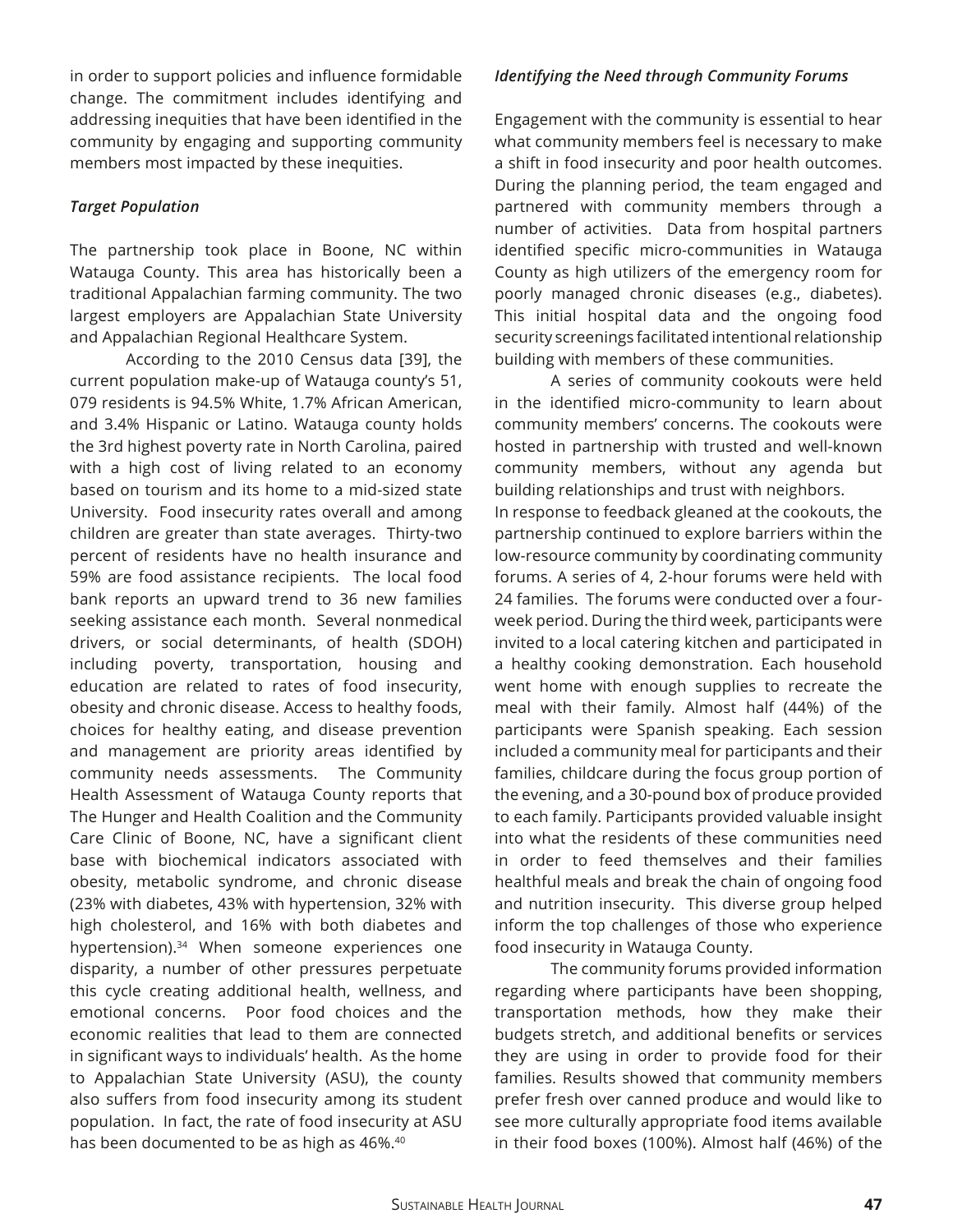participants explain that they did not buy unfamiliar produce because they do not know how to prepare it. Families find it particularly difficult to meet food needs during the winter due to transportation, seasonal work that limits fnancial resources, and a desire for special foods on holidays. Individuals were very clear in sharing concerns about their overall health and nutrition. The majority (90%) of the participants were interested in nutrition counseling ofered at HHC and more than half of those preferred group counseling over individual sessions.

#### *Improving Healthy Food Access*

Findings from the community forums led the team to consider additional ways to support clients and community members through promoting healthy food access and improving utilization through nutrition education. HHC has made efforts to shift donation requests to include more nutrient-dense, disease-friendly options, fresh produce, and cultural foods. Aside from strong relationships with local farmers, they have worked to procure additional sources of regionally located produce. Shifts in budget priorities have also refected the purchase of fresh and culturally appropriate foods.

A **Simple Gesture** is a nutrition-focused food donation program that engages the entire community. The program is designed to make food pantry donations simple by organizing volunteer drivers to pick up the donated items right from the doorsteps of community residents. Donors are given a reusable bag that contains a list of requested healthy items to donate. Pick up days occur every eight weeks. Food bags are brought back to HHC where volunteers begin the sorting process to redistribute food to its clients. This program has raised nearly 10,000 pounds of food at each pick-up day and offers the opportunity to target donations to meet client preferences.

The coordination of Quantity Food Production experiences for students in the Nutrition Program at ASU led to a greater number and variety of **healthy take-out meals** available for clients. For students, this experience involves creating a protocol for developing menus, sourcing ingredients, cooking, storing and distributing a variety of freshly prepared 'grab and go' refrigerated and frozen entrees, and donated food ingredients as well as analysis and development of workflow in the food production area. Cooking demonstrations and samples of

healthy recipes on a budget have also been offered in conjunction with the nutrition education initiatives. Preliminary results among students support benefits to rich experiences in personal interaction and engagement in the nonprofit setting compared to other food production learning sites on-campus.

The food distribution area of HHC was renovated in 2018 with the goal of implementing a **client-choice food distribution system**, where clients self-select food box items, much like a grocery store, within established allocation guidelines for family size. The renovation included a new layout that would make client shopping possible, and new shelving with specific shelves designated for diseasefriendly foods such as low-sodium, and gluten-free options. Barriers such as staff resistance, space limitations, hours of operation, and food supply precluded full implementation of this distribution method.41 A transitional system with a pantry order form was used in the meantime so clients could still have some choice and a more dignifed experience when obtaining food assistance. Because of the encountered barriers, full implementation and evaluation of outcomes related to client satisfaction and self-efficacy were not achieved. Follow-up research regarding the benefits and barriers to clientchoice operations was conducted to identify potential next steps in bringing this system to full realization and to benefit others who may desire this transition. The findings indicated that various pantry-specific factors including hours of operation, number of staf and volunteers, and facility layout all infuence the way a client-choice pantry can be operated and that the ordering system may, in fact, be a best option for some facilities.<sup>42</sup> Staff buy-in and training was also a signifcant factor in moving forward in this direction.

Renovation of the food pantry to include a **Fresh Market** space included merchandising, marketing, and inventory management strategies to enhance the overall quality and presentation of healthy food. Nutritional "nudging" has been shown to encourage clients to select more nutrient dense foods such as produce and legumes.<sup>43</sup> This was incorporated through the provision of bilingual nutritional value signage, sample recipes, a "personal shopper" to assist families in making improved food selections, and repositioning of sweets and baked goods so that they were not at the front and center of client view. Interestingly, formative research on the Fresh Market shows that the clients utilizing it were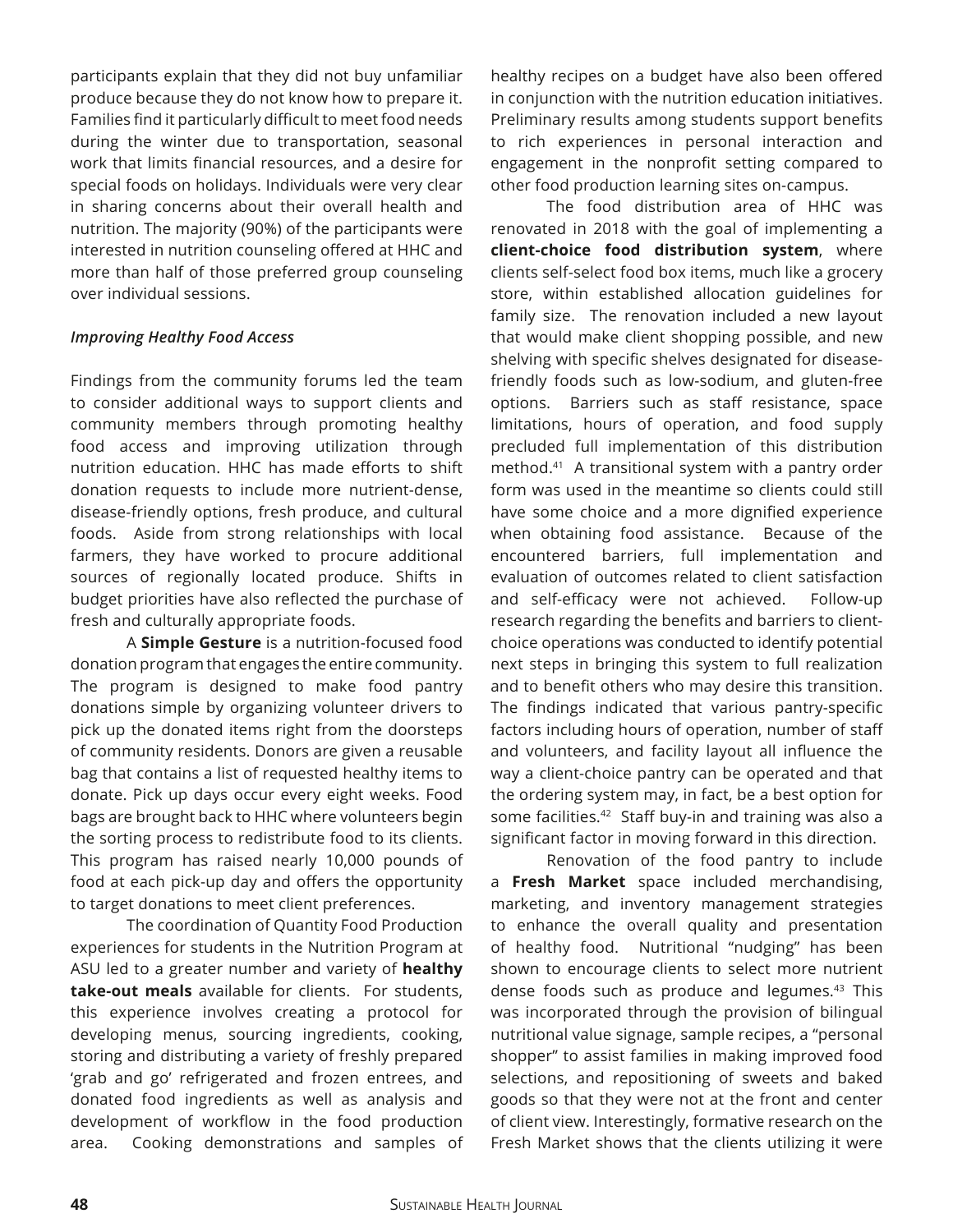more food insecure than clients not participating. Additionally, clients participating in more services offered by HHC reported lower self-efficacy, demonstrating that the services are truly reaching those in most need.<sup>44</sup> Clients also rated self-efficacy lower for planning ahead and higher for making decisions in the moment, signaling a need for future interventions to focus on meal planning for the near and far future as well as evaluating self-efficacy over a longer period of time.<sup>44</sup>

To improve healthy food access for individuals accessing healthcare through the emergency department at the hospital, ARHS incorporated a 2-question food security screening to their emergency room patient screening protocol in 2017. The hospital committed to this change at a system-wide level by incorporating the screening into their Electronic Medical Records (EMR) as well as educating physicians and staff on the prevalence of food insecurity and its adverse effect on health. If a patient is identifed as food insecure, the hospital provides an emergency medically-tailored food box and the health care provider refers them to HHC. The health care providers also "prescribe" certain foods that individuals can receive at HHC to address obesity and diet-related chronic diseases. Students have collaborated in the development of recipes for food box items and the development of counseling and screening materials to be used with clients.

#### *Improving Food Utilization*

Eforts were aimed at branding a nutrition team at HHC to improve food utilization by ofering **nutrition education** at HHC. This has taken several forms over the years, including the following methods:

- A 6-week waiting-room education series where brief targeted lessons were provided as clients waited in line for pharmacy services. Preliminary results supported increases in knowledge and self-efficacy for clients, but there were barriers regarding time for clients to fully engage.45
- Nutrition interns offered tours to food pantry clients at the HHC facility and provided assistance with food choices.
- A registered dietitian and graduate students were available for regular office hours to provide nutrition education and counseling for clients

with diet-related diseases.

- The Cooking Matters Program (Share our Strength) is also being delivered in collaboration with Second Harvest Food Bank of Northwest North Carolina. In 1993, the Cooking Matters campaign began teaching parents and caregivers to shop for and cook healthy meals on a budget. Food skills education is practical education that teaches individuals to prepare food that meets their nutrition, budget, and personal needs. Cooking Matters works to help end childhood hunger through empowering families to make healthy and affordable food choices.<sup>46</sup>
- Nutrition education has also taken the form of written materials, SNAP meal plans, recipes to accompany food boxes, and video demonstrations.

#### *Preliminary Outcomes*

Partnerships with ASU and ARHS have helped HHC to engage people throughout Watauga County who were unaware that they were eligible for services or may not have known to ask for assistance. Combined eforts have created a broader safety net for those in need and have, at the same time, engaged key stakeholders who are examining the issues related to food insecurity from a broader perspective. Preliminary results support positive benefits for client nutrition knowledge and self-efficacy as well as positive perceptions of initiatives indicated by clients, staff, and students. The work helped identify specific barriers in moving forward to full implementation and success. Making nutrition convenient, tasty, and relevant through internal policies and procedures was shown to increase access and interest in the produce for HHC clients.

#### *Advantages and Challenges to the Partnership*

The partnership enhances collaborative effort rather than individual entities engaging in similar work, as well as synergy from the collective energy and passion for serving the most vulnerable in our community. Advantages of this partnership include the potential for continued funding based on the strong partnership that has been developed. The relationship building toward a common goal builds capacity for greater advocacy and leverage for widespread policy change.

Challenges have included the uncertainty of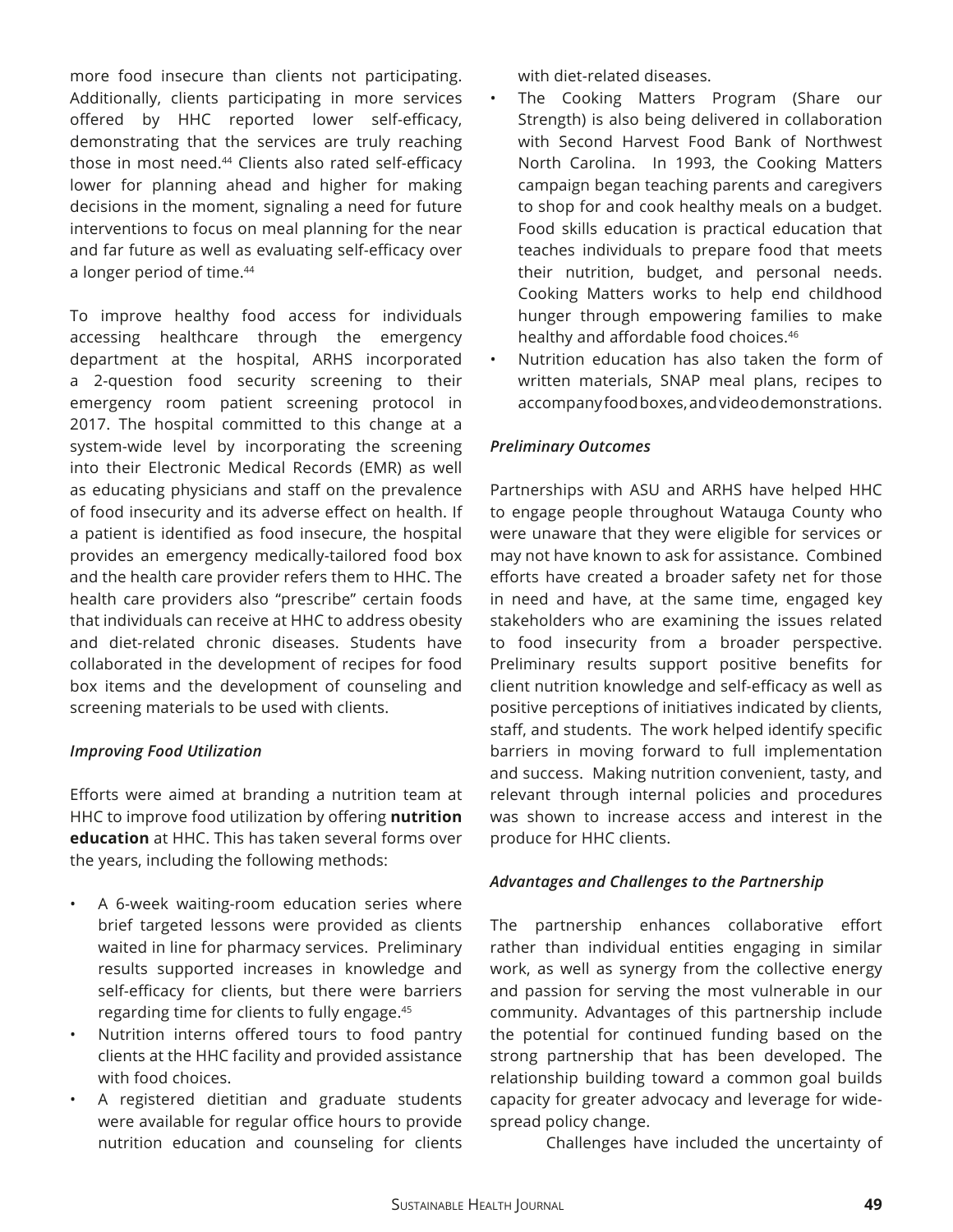onboarding potential new team members given the success of the core team. One strategy for moving forward to grow partnership potential has been the development of a rules of engagement document and memorandums of agreement between each entity in the partnership. Another potential challenge in any partnership is clear communication regarding the roles and responsibilities of each partner such that no partner is carrying an overly burdensome level of responsibility. Clearly outlining expectations can help mitigate the risk of a misunderstanding, as can regular communication among the core team about partner directions and efforts toward reaching common goals.

There are potential challenges to this work as the partnership moves toward mobilization of the community, including its members and leaders. Since it is a primary election year, there is the potential that leadership will change at all levels. Continuing to engage local leaders, candidates, current policy makers and community members on what it means to live and work in Watauga county, including currently available opportunities as well as barriers to accessing those opportunities and services, will be increasingly important. The partnership aims to offer multiple opportunities for public discussion and education. These discussions and forums represent the voice of the individuals experiencing low socioeconomic status and elected leaders who are shaping the policies.

#### *Future Opportunities: Moving toward Stability in Healthy Food Access*

Moving forward, major performance indicators include 1) awareness, identification of, and connection with local resources for food insecurity, evidenced by a decreased rate and severity of food insecurity in Watauga County; 2) improvement in intake of healthier food options for preventing and managing chronic disease, evidenced by improved health indicators, and 3) policy changes that increase sustainable housing options as a social determinant of health. Table 1 illustrates how these indicators will be targeted and measured.

#### **Additional Resources**

https://www.hsph.harvard.edu/nutritionsource/ sustainability/

https://www.paho.org/salud-en-las-americas-2017/?p=67 https://www.un.org/sustainabledevelopment/ https://www.ted.com/talks/michael\_green\_the\_global\_ goals\_we\_ve\_made\_progress\_on\_and\_the\_ones\_we\_haven\_t https://www.youtube.com/watch?v=a5xR4QB1ADw https://www.ted.com/talks/jude\_wood\_building\_a\_resilient\_ community

https://www.who.int/initiatives/decade-of-healthy-ageing https://www.jeffsachs.org/

#### **PUBLISHED FEBRUARY 2021**

JIHHS IS PUBLISHED ANNUALLY BY APPALACHIAN STATE UNIVERSITY'S BLUE CROSS NC INSTITUTE FOR HEALTH & HUMAN SERVICES. ADDRESS CORRESPONDENCES REGARDING JOURNAL CONTENT TO GARY H. MCCULLOUGH, EDITOR, MCCULLOUGHGH@APPSTATE.EDU AND COMMUNICATIONS REGARDING FINANCING AND DISTRIBUTION TO HEIDI TAIT, TAITHR@APPSTATE.EDU. OPINIONS EXPRESSED IN JIHHS REPRESENT THE OPINIONS OF THE AUTHORS AND DO NOT NECESS ARILY REFLECT THE OFFICIAL POLICY OR VIEWS OF THE BLUE CROSS NC INSTITUTE FOR HEALTH & HUMAN SERVICES OR APPALACHIAN STATE UNIVERSITY.



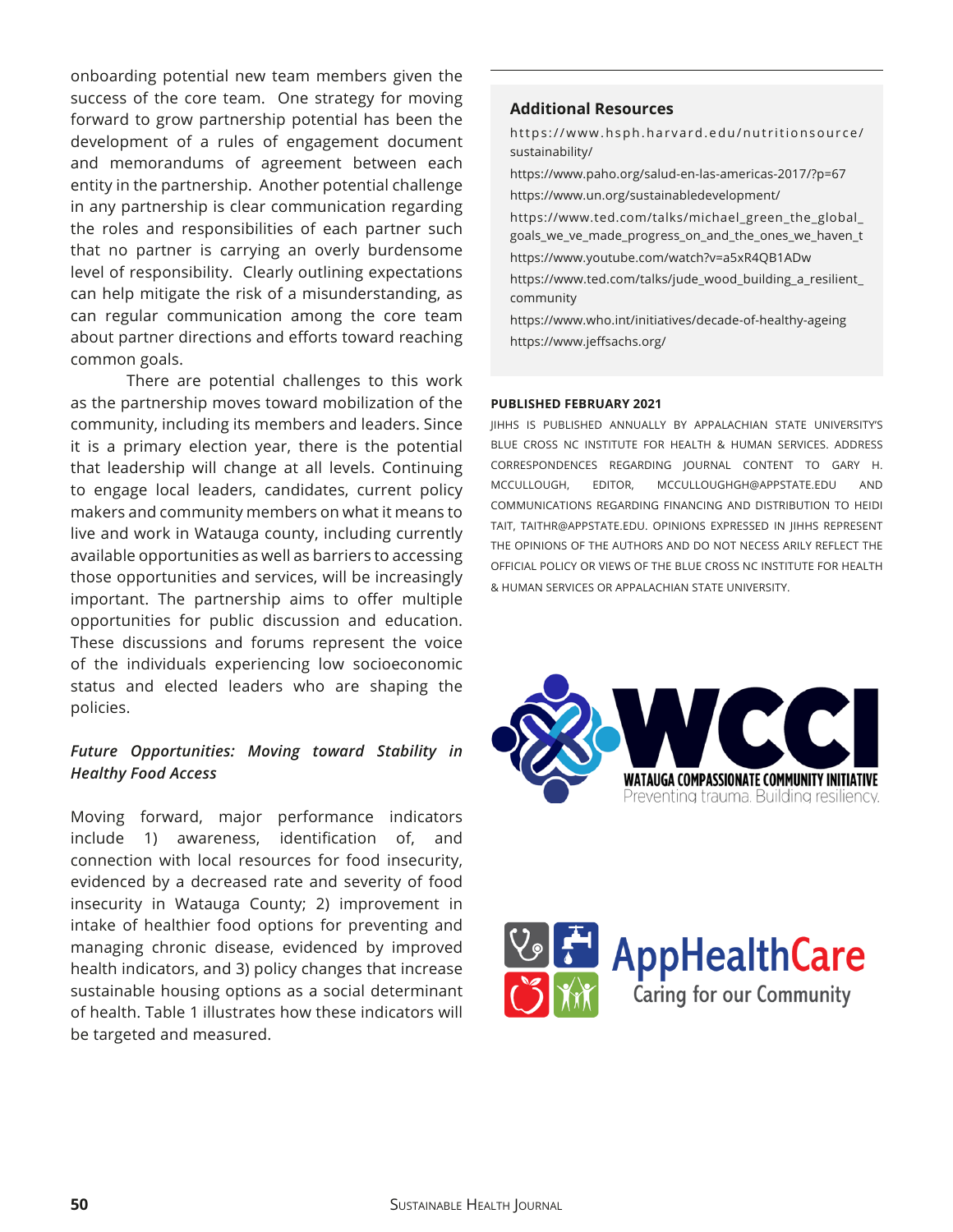| <b>Inputs</b>                            | <b>Activities</b>                                                                                                                                                                                                                                       | <b>Outputs</b>                                                                                                                                                                                                                                                                                                                                        | <b>Outcomes</b>                                                                                                                                                                                                                                                                          | <b>Impacts</b>                                                                                       |
|------------------------------------------|---------------------------------------------------------------------------------------------------------------------------------------------------------------------------------------------------------------------------------------------------------|-------------------------------------------------------------------------------------------------------------------------------------------------------------------------------------------------------------------------------------------------------------------------------------------------------------------------------------------------------|------------------------------------------------------------------------------------------------------------------------------------------------------------------------------------------------------------------------------------------------------------------------------------------|------------------------------------------------------------------------------------------------------|
| <b>Nutrition</b><br><b>Education</b>     | Nutrition education<br>and cooking classes<br>Counseling<br>$\bullet$<br>$\bullet$<br>Personal shopping<br>assistance                                                                                                                                   | Number of<br>clients attending<br>education events<br>and receiving<br>consultations                                                                                                                                                                                                                                                                  | Percentage of<br>$\bullet$<br>participants with<br>increased nutrition<br>knowledge, food<br>preparation skills,<br>self-efficacy, and<br>eating behaviors.                                                                                                                              | Improved food<br>$\bullet$<br>security, eating<br>behaviors, and<br>management of<br>chronic disease |
| <b>Food Security</b><br><b>Screening</b> | Screenings in all<br><b>ARHS offices</b><br>Rx for Food Box<br>$\bullet$<br>and fresh produce                                                                                                                                                           | Number of<br>$\bullet$<br>patients referred<br>and connecting<br>with local food<br>resources                                                                                                                                                                                                                                                         | Improved food<br>$\bullet$<br>security and disease<br>management                                                                                                                                                                                                                         | Reduced number of<br>$\bullet$<br>hospital admissions<br>and readmissions                            |
| <b>Food Sourcing</b>                     | Review and revise<br>pantry business<br>model and policy<br>to increase variety<br>of cultural and dis-<br>ease appropriate<br>food items<br>$\bullet$<br>Increase connec-<br>tions with local<br>businesses, farm-<br>ers, Second Harvest<br>Food Bank | Organizational<br>$\bullet$<br>policy and fiscal re-<br>sources dedicated<br>to increasing % of<br>fresh produce<br>Number of cultural<br>$\bullet$<br>and disease appro-<br>priate food items.                                                                                                                                                       | Adoption of pantry<br>$\bullet$<br>policy to increase %<br>fresh produce, and<br>cultural and disease<br>appropriate food<br>items<br>Dedicated space<br>$\bullet$<br>and fiscal resources<br>to supply expanded<br>food variety<br>Client satisfaction<br>$\bullet$                     | Internal and ex-<br>$\bullet$<br>ternal policy shift<br>to improve pantry<br>food environment        |
| <b>Housing</b>                           | Research and<br>development<br>of policy<br>recommendations<br>for equitable<br>housing solutions<br>Plan and host<br>forum to educate<br>policy makers                                                                                                 | Stakeholder<br>$\bullet$<br>discussions to<br>identify equitable<br>housing solutions<br>Percentage of<br>housing sector<br>stakeholders in<br>attendance at<br>forum events and<br>educated about<br>policy proposals<br>Finalized<br>$\bullet$<br>equitable housing<br>solutions policy<br>white paper and<br>recommendations<br>for housing sector | Change in housing<br>$\bullet$<br>sector knowledge<br>regarding equitable<br>housing solutions<br>number of new<br>housing sector<br>policies aimed<br>and adopted for<br>achieving equitable<br>housing standards<br>Increase in<br>$\bullet$<br>affordable housing<br>in the community | Improved housing<br>$\bullet$<br>regulations<br>and affordable,<br>equitable housing<br>options      |

# **Table 1.** Theory of Change Table Guiding Partnership Work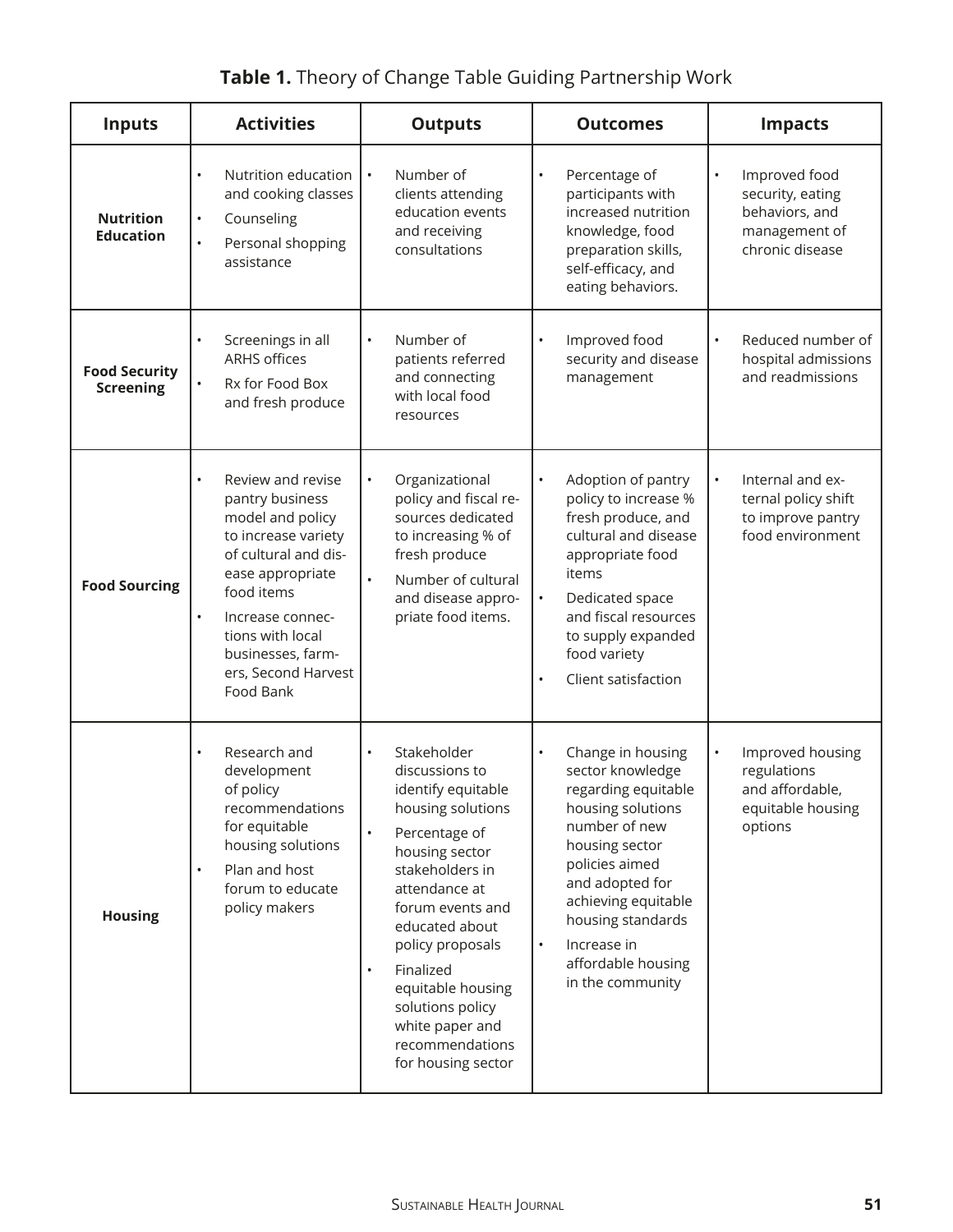Over the short and long-term, the partnership action steps will focus on growing the communityclinical partnership, infuencing policy, systems and environmental change, and ultimately leading to a clinical shift. Tables 2-4 present action plans at the community, organizational and policy level with a timeline for each goal. The partnership aims to host a community education summit entitled "Refocus Watauga 2020" to disseminate the information from community forums, with the goal of shaping policy supports and recommendations for town and County policy makers.

| <b>Table 2.</b> Action Plan: Individual and Community-Level |
|-------------------------------------------------------------|
| (Food Access and Utilization)                               |

| <b>Action</b>                                                                                                                                                                                                                                                                                                | <b>Anticipated Outcomes</b>                                                                                                                                                                                                                                                                                               | <b>Timeframe</b>     |
|--------------------------------------------------------------------------------------------------------------------------------------------------------------------------------------------------------------------------------------------------------------------------------------------------------------|---------------------------------------------------------------------------------------------------------------------------------------------------------------------------------------------------------------------------------------------------------------------------------------------------------------------------|----------------------|
| <b>Expand food security screening to</b><br>all ARHS offices and 10 non-ARHS<br>offices                                                                                                                                                                                                                      | Increased:<br>Number of offices implementing<br>$\bullet$<br>screening and referral system<br>Number of patients screened and<br>referred monthly<br>Number of patients connecting<br>$\bullet$<br>with local food resources upon<br>referral<br>Reduced number of hospital<br>$\bullet$<br>admissions and re- admissions | 12-18 months         |
| Increased awareness in the<br>$\bullet$<br>Increase awareness of<br>medical community about<br>food insecurity and other<br>the connection between food<br>barriers to wellness in the<br>insecurity and how that impacts<br>clinical community<br>overall health                                            |                                                                                                                                                                                                                                                                                                                           | 12-18 months ongoing |
| Increased number of clients<br>$\bullet$<br>attending consultations and<br>education events<br><b>Expand community nutrition</b><br>Improved nutrition knowledge,<br>$\bullet$<br>education opportunities<br>food preparation skills, self-<br>efficacy, eating behaviors, and<br>chronic disease management |                                                                                                                                                                                                                                                                                                                           | Ongoing              |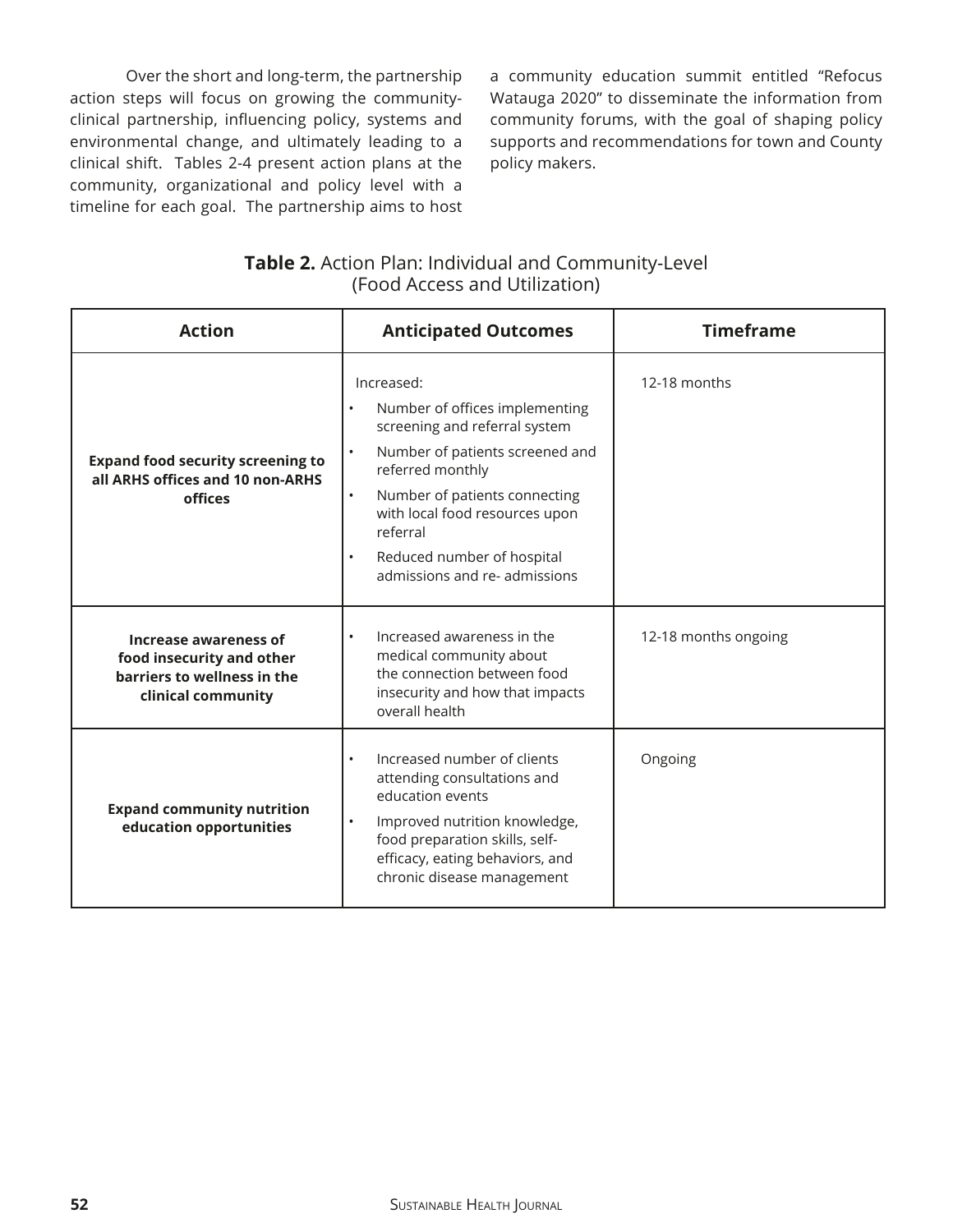# **Table 3.** Action Plan: Organizational Level (Food Availability and Access)

| <b>Action</b>                                                                                                                                                                                                                                                                                                 | <b>Anticipated Outcome</b>                                                                                                                                                                                                                                                                                                                                                                             | <b>Timeframe</b>    |
|---------------------------------------------------------------------------------------------------------------------------------------------------------------------------------------------------------------------------------------------------------------------------------------------------------------|--------------------------------------------------------------------------------------------------------------------------------------------------------------------------------------------------------------------------------------------------------------------------------------------------------------------------------------------------------------------------------------------------------|---------------------|
| 1. Incorporate SDOH screening in the<br><b>ARHS Electronic Medical Records</b>                                                                                                                                                                                                                                | System wide integration of SDOH<br>screening in the Electronic Medical<br>Record<br>Increased tracking of barriers<br>$\bullet$<br>for patients and trust between<br>patients and physicians<br>Decrease in unmanaged chronic<br>$\bullet$<br>disease with earlier detection of<br>disease                                                                                                             | 18 months - ongoing |
| 2. Implement physician referrals for<br>fresh produce through prescriptions                                                                                                                                                                                                                                   | Physicians identifying access to<br>$\bullet$<br>healthy food as instrumental to<br>habit and health change<br>Provision of prescriptions for<br>$\bullet$<br>nutrient dense food through HHC<br>Increase in positive patient<br>interactions and trust with<br>physicians and outside safety net<br>services<br>Increased positive outcomes<br>$\bullet$<br>for diet related management of<br>disease | 18 months- ongoing  |
| 3. Inform research, creation, and<br>implementation of policy at the<br>local, regional and state level                                                                                                                                                                                                       | Informed policy approach<br>$\bullet$<br>internally at ARHS regarding SDOH<br>and understanding of the impacts<br>of these policies on clinical well<br>being<br>Members of the ASU and ARHS<br>systems actively participating<br>in data gathering to inform<br>the research, creation and<br>implementation of policy at the<br>local, regional and state level                                      | $2-4+ years$        |
| Policies for identifying clients with<br>$\bullet$<br>chronic disease that would benefit<br>4. Develop policy surrounding<br>from increased nutrition education<br>nutrition counseling referrals<br>and increased access to fresh food<br>through HHC pharmacy.<br>for diet related management of<br>disease |                                                                                                                                                                                                                                                                                                                                                                                                        | 6 month-ongoing     |
| Incorporation of diversified<br>5. Shift HHC policy regarding<br>food procurement in order to<br>partners and purchasing of local<br>address the nutrition and cultural<br>produce and culturally appropriate<br>appropriateness of food being<br>offerings.<br>distributed through the HHC                   |                                                                                                                                                                                                                                                                                                                                                                                                        | 6 month-ongoing     |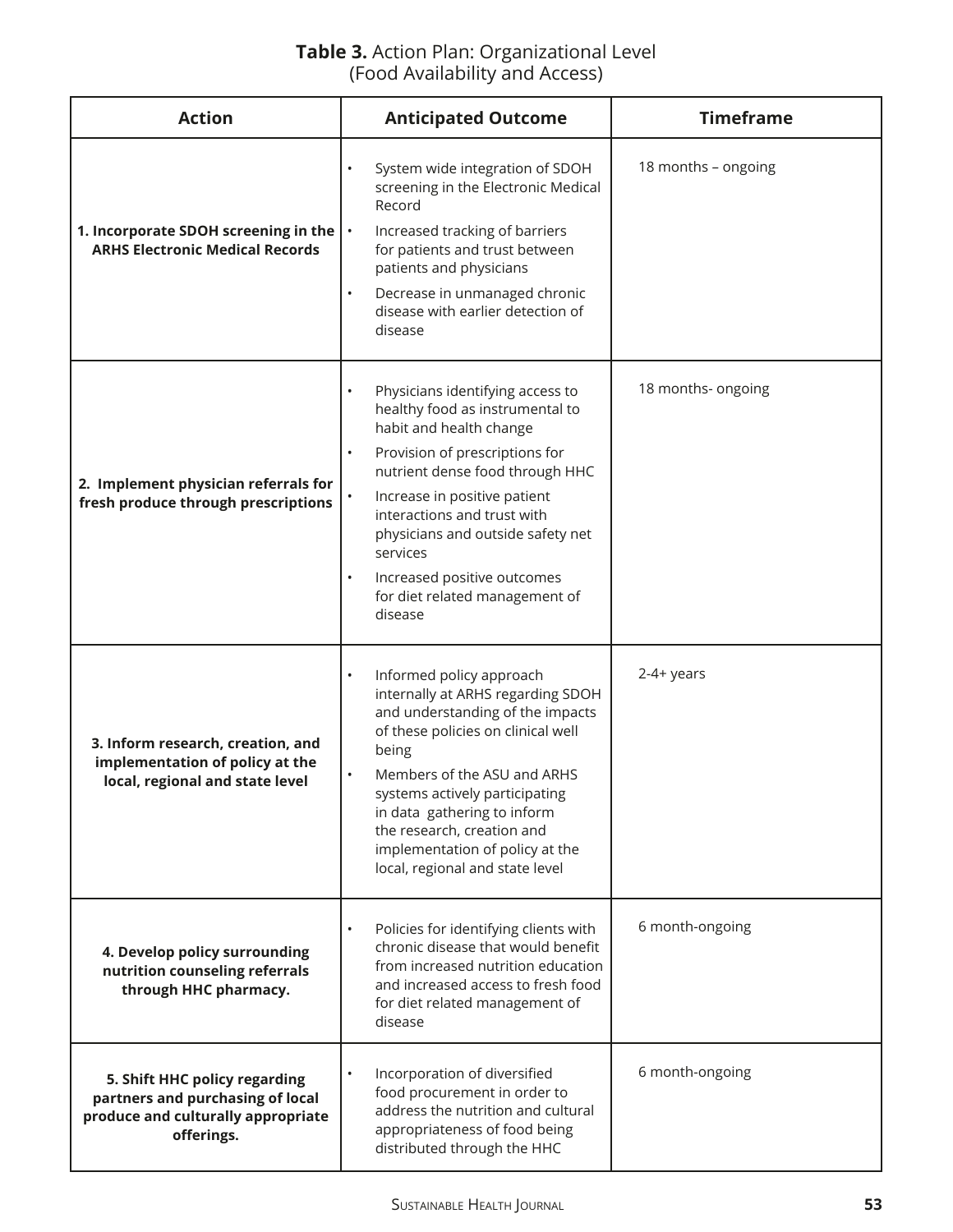| <b>Action</b>                                                                                                                                                                | <b>Anticipated Outcome</b>                                                                                                                                                                            | <b>Timeframe</b>             |
|------------------------------------------------------------------------------------------------------------------------------------------------------------------------------|-------------------------------------------------------------------------------------------------------------------------------------------------------------------------------------------------------|------------------------------|
| 1. Lobby Second Harvest Food<br><b>Bank to change procurement and</b><br>distribution system                                                                                 | Diversified purchasing and<br>$\bullet$<br>offerings for the Second Harvest<br>network serving Central to<br>Western NC                                                                               | 12 months                    |
| 2. Host Refocus Watauga 2020,<br>"State of Watauga" education and<br>information session for candidates,<br>policy makers, educators, local<br>leaders and community members | Increase in community and policy<br>$\bullet$<br>maker awareness, policy maker<br>advocacy for increased access to<br>services for community members,<br>willingness to receive policy<br>suggestions | 6 months, ongoing - annually |
| 3. Create policy suggestion<br>document for local and regional<br>leaders, specific to SDOH and<br>barriers identified through<br>community engagemen                        | Community informed policy<br>$\bullet$<br>suggestions that increase<br>equitable access to food, housing,<br>transportation, education and<br>health care for all residents                           | 1 year - ongoing             |

The community-academic partnership model could be expanded to public-private partnerships regionally and nationwide, and data gathered will be very valuable in demonstrating the efficacy of this program model to improve health care for dietrelated conditions among low-resource, uninsured populations.

# **Practice Applications**

- Malnutrition, food insecurity, and hunger all too often occur within the same communities and households.
- Largely attributed to a lack of financial resources, food insecure communities experience social and physical challenges to living a healthy life.
- Achieving optimal nutritional status is possible through food 1) availability, 2) accessibility, 3) utilization, and 4) stability.
- The greatest opportunity for creating change is building on established community partnerships to reach all individuals and families in need.
- Strategic academic-community partnerships have the potential to bridge the gap between food insecurity and chronic disease in rural Appalachia.

# **Conclusion**

Social, economic, and environmental factors have a profound impact on nutrition-related health outcomes and call for integrated, system-based approaches.25 Community-academic partnerships offer a unique opportunity to address food insecurity as a social determinant of health. Community partners are trusted organizations by individuals and families in need and provide a breadth and depth of experience and understanding of the healthrelated challenges experienced by members of the community. Academic institutions offer expertise in research and program evaluation in addition to providing skill-based reliable interns and volunteers. Health care facilities and hospitals are at the forefront in addressing common health inequities. Adequate food for health is not merely a promise to be met through charity; it is one to be fulfilled through appropriate actions by governments and non-state agencies. By connecting the dots between academia, non-profts, and hospitals, communities can develop sustainable approaches that decrease chronic disease and promote health for all, now and in the future.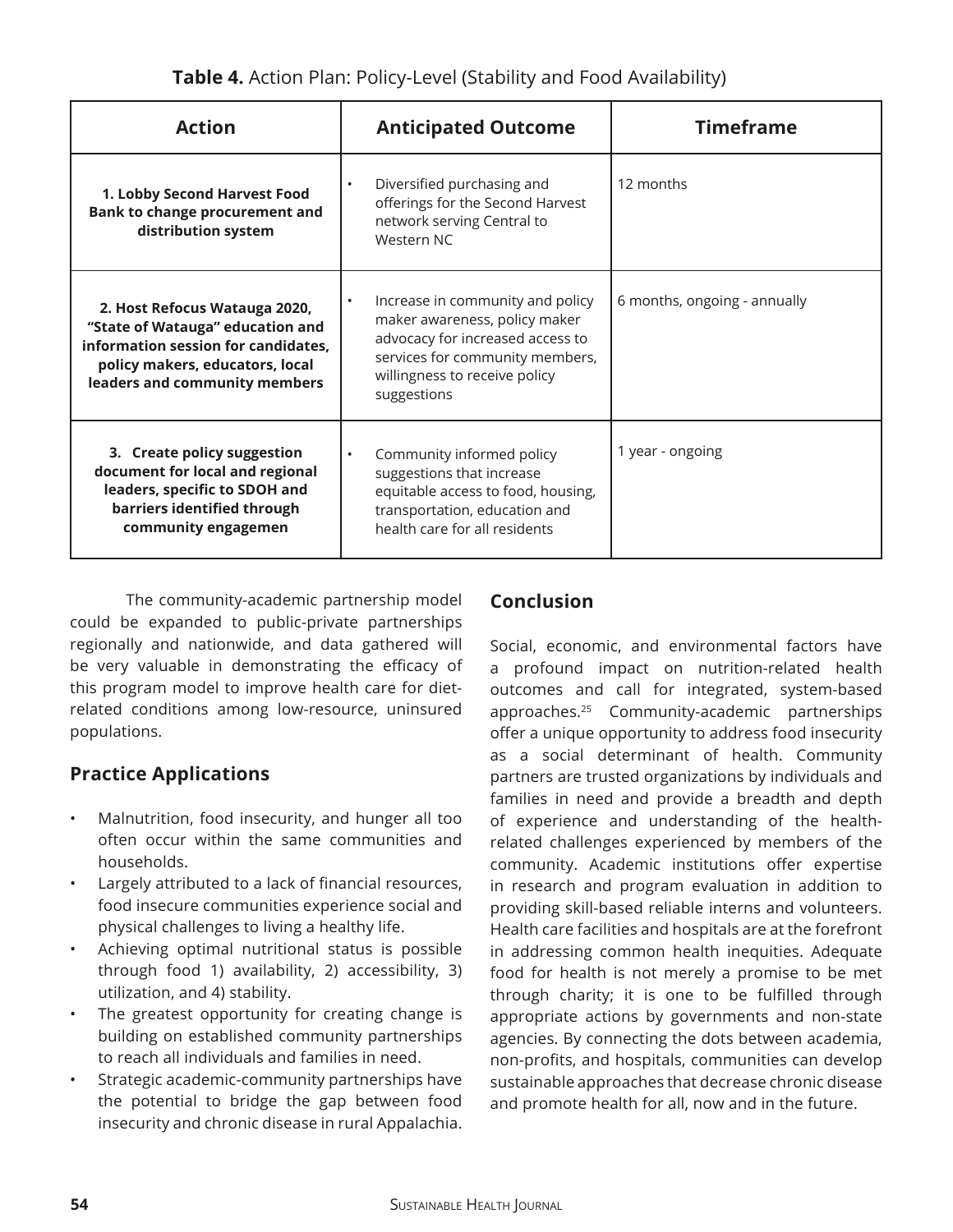# **Acknowledgements and Funding**

The partnership received funding from the BCBS CCH initiative in 2019, for a planning period of 18 months, and successfully submitted a renewal proposal in February 2020, for continued funding through the implementation period of 4 years (Community-Centered Health).

Melissa Gutschall\* PhD, RD, LDN Associate Professor and Director, Graduate Programs in Nutrition, Department of Nutrition and Healthcare Management, Appalachian State University;

Amanda Hege\* MPH, RDN, LDN Nutrition Educator, Second Harvest Food Bank of Northwest North Carolina

Alisha Farris PhD, RDN Assistant Professor, Department of Nutrition and Healthcare Management, Appalachian State **University** 

Elizabeth Young Executive Director, Hunger and Health Coalition of Boone; NC

Maegan Furman Outreach Coordinator, Hunger and Health Coalition of Boone, NC

Robin Fox System Director of Care Management, Appalachian Regional Healthcare System.

#### \*These two authors contributed equally.

#### **References**

- 1. World Health Organization. Geneva, World Health Organization: World Health Report 2002. https://apps.who. int/iris/bitstream/handle/10665/43120/9241591870.pdf. Published 2002. Accessed May 7, 2020.
- 2. Black R, Victora C, Walker S, Bhutta, Z, Christian P, Onis M, et al., Maternal and Child Undernutrition and Overweight in Lowincome and Middle-income Countries, Maternal and Child Nutrition 1, Lancet. 2013;283(9890): P427-452.
- 3. Min J, Zhoa Y, Slivka L, Wang Y. Double burden of diseases worldwide: coexistence of undernutrition and overnutrition<sup>[]</sup> related non Dcommunicable chronic diseases. Obes Rev. 2018;19(1): 49-61.
- 4. Abdullah A. The Double Burden of Undernutrition and Overnutrition in Developing Countries: an Update. Curr Obes Rep. 2015 Sep;4(3):337-49. doi: 10.1007/s13679-015-0170-y.
- 5. Coleman-Jensen, A., Rabbitt, M., Gregory, C., & Singh, A. Household Food Security in the United States in 2016. United States Department of Agriculture, Economic Research Service. 2017. https://www.ers.usda.gov/webdocs/ publications/84973/err-237.pdf?v=0. Accessed May 7, 2020.
- 6. Falk L, Sobal J, Bisogni C, Connors M, Devine C. Managing healthy eating: definitions, classifications, and strategies. Health Educ Behav. 2001;28(4): 425-39.
- 7. International Food Policy Research Institute. Global Nutrition Report 2017: Nourishing the SDGs Washington, DC, USA, 2017. http://165.227.233.32/wp-content/uploads/2017/11/ Report 2017-2.pdf. Accessed May 7, 2020.
- 8. United Nations. Global indicator framework for the Sustainable Development Goals and targets of the 2030 Agenda for

Sustainable Development https://unstats.un.org/sdgs/ indicators/Global%20Indicator%20Framework%20after%20 2020%20 review\_Eng.pdf. Accessed May 7, 2020.

- 9. United States Department of Agriculture, Economic Research Service. U.S. Household Food Security Survey Module. 2012. https://www.ers.usda.gov/media/8271/hh2012.pdf. Accessed May 4, 2020.
- 10. RTI International Center for Health and Environmental Modeling. Current and Prospective Scope of Hunger and Food Security in America: A Review of Current Research. RTI International. 2014. https://www.rti.org/sites/default/files/ resources/full\_hunger\_report\_final\_07-24-14.pdf. Accessed May 3, 2020.
- 11. Scheier L. What Is the Hunger-Obesity Paradox? J Am Diet Assoc. 2005;105(6): 883-885. doi.org/10.1016/j.jada.2005.04.013
- 12. Kant, AK. & Graubard, BI. Energy density of diets reported by American adults: association with food group intake, nutrient intake, and body weight. Int J Obes. 2005;29: 950-956.
- 13. Fleischhacker, SE., Evenson, KR., Rodriguez, DA., & Ammerman, AS. A systematic review of fast food access studies. Obes Rev, 2011;12(5): e460-e471.
- 14. Pereira, M. A., Kartashov, A. I., Ebbeling, C. B., Van Horn, L., Slattery, M. L., Jacobs, D. R., Jr., & Ludwig, D. S. Fast-food habits, weight gain, and insulin resistance (the CARDIA study): 15-year prospective analysis. Lancet, 2005;365(9453), 36-42.
- 15. Powell, L. M. & Nguyen, B. T. Fast-food and full-service restaurant consumption among children and adolescents: effect on energy, beverage, and nutrient intake. JAMA Pediatrics. 2013;167(1), 14-20
- 16. Leung, C. W., Epel, E. S., Willett, W. C., Rimm, E. B., & Laraia, B. A. Household food insecurity is positively associated with depression among low-income Supplemental Nutrition Assistance Program participants and income-eligible non participants. J Nutr. 2015; 145(3), 622-627.
- 17. Lake, A., & Townshend, T. Obesogenic environments: exploring the built and food environments. J R Soc Promot Health. 2006;126(6), 262-267.
- 18. Galvez, M., Morland, K., Raines, C., et al. Race and Food Store Availability in an Inner City Neighborhood. Public Health Nutr. 2007;11: 624-631.
- 19. Food and Agriculture Organization. Nutrition and Food Security. The Four Dimensions of Food and Nutrition Security: Definitions and Concepts. By Rainer Gross, Hans Schoeneberger, Hans Pfeifer, Hans-Joachim A. Preuss. http:// www.fao.org/elearning/course/fa/en/pdf/p-01\_rg\_concept. pdf. Published April 2000. Accessed May 8, 2020.
- 20. World Food Programme (WFP). Emergency Food Security Assessment Handbook. Second Edition. P. 170. www.wfp. org https://documents.wfp.org/stellent/groups/public/ documents/manual\_guide\_proced/wfp203244.pdf. Published 2009. Accessed May 4, 2020.
- 21. Hilmers A, Hilmers D, Dave J. Neighborhood Disparities in Access to Healthy Foods and Their Effects on Environmental Justice. Am J Public Health. 2012;102(9): 1644-1654. doi: 10.2105/AJPH.2012.300865
- 22. Hall KD, Guo J, Dore M, Chow CC. National Institute of Diabetes and Digestive and Kidney Diseases, The Progressive Increase of Food Waste in America and Its Environmental Impact, PLoS ONE 2009;4(11):e7940.
- 23. Gunders, D. Wasted: How America is Losing Up to 40 Percent of Its Food from Farm to Fork to Landfill. Natural Resources Defense Council, 2017. https://www.nrdc.org/sites/default/ files/wasted-2017-report.pdf. Accessed May 7, 2020.
- 24. Food and Agriculture Organization. World Food Summit: Rome